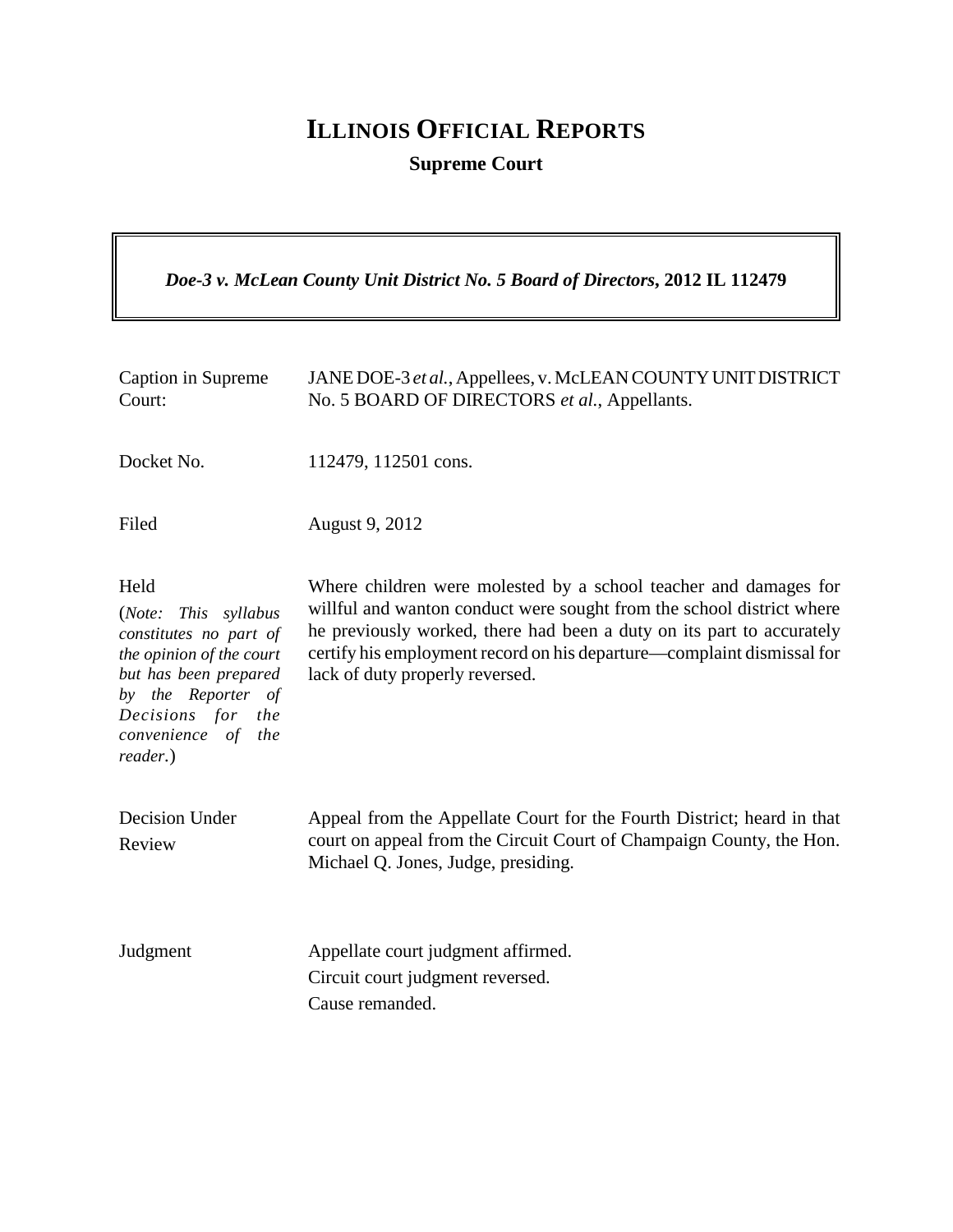| Counsel on<br>Appeal | James C. Kearns and Tamara K. Hackmann, of Heyl, Royster, Voelker &<br>Allen, of Urbana, for appellants McLean County Unit District No. 5<br>Board of Directors et al. |
|----------------------|------------------------------------------------------------------------------------------------------------------------------------------------------------------------|
|                      | Peter W. Brandt and John K. Kim, of Livingston, Barger, Brandt &<br>Schroeder, of Bloomington, for appellant Dale Heidbreder.                                          |
|                      | Ellyn J. Bullock, of Champaign, for appellees Jane Doe-3 and Julie Doe-<br>3.                                                                                          |
|                      | Sean M. Britton, of Britton & Swann, LLC, of Charleston, for appellees<br>Jane Doe-7 and Julie Doe                                                                     |
| <b>Justices</b>      | JUSTICE BURKE delivered the judgment of the court, with opinion.                                                                                                       |
|                      | Chief Justice Kilbride and Justice Thomas concurred in the judgment and<br>opinion.                                                                                    |
|                      | Justice Freeman specially concurred, with opinion.                                                                                                                     |
|                      | Justice Garman concurred in part and dissented in part, with opinion.                                                                                                  |
|                      | Justice Karmeier dissented, with opinion, joined by Justice Theis.                                                                                                     |

### **OPINION**

¶ 1 At issue in this case is whether defendants owed plaintiffs a duty of care. The trial court dismissed plaintiffs' claims for willful and wanton conduct, finding defendants owed no duty to plaintiffs. The appellate court reversed and remanded for further proceedings. 409 Ill. App. 3d 1087. For the reasons that follow, we agree with the appellate court that plaintiffs have alleged a duty owed by defendants, but we do so on grounds other than those relied on by the appellate court.

## ¶ 2 BACKGROUND

¶ 3 Plaintiffs, Jane Doe-3 and Jane Doe-7, were sexually abused by their teacher, Jon White, at Thomas Paine Elementary School in Urbana, Illinois. Prior to his employment at Thomas Paine, White was employed as a teacher in the McLean County school district at Colene Hoose Elementary School in Normal, Illinois. Plaintiffs, along with their mothers, Julie Doe-3, and Julie Doe-7, filed suit against White, the Urbana School District No. 116 Board of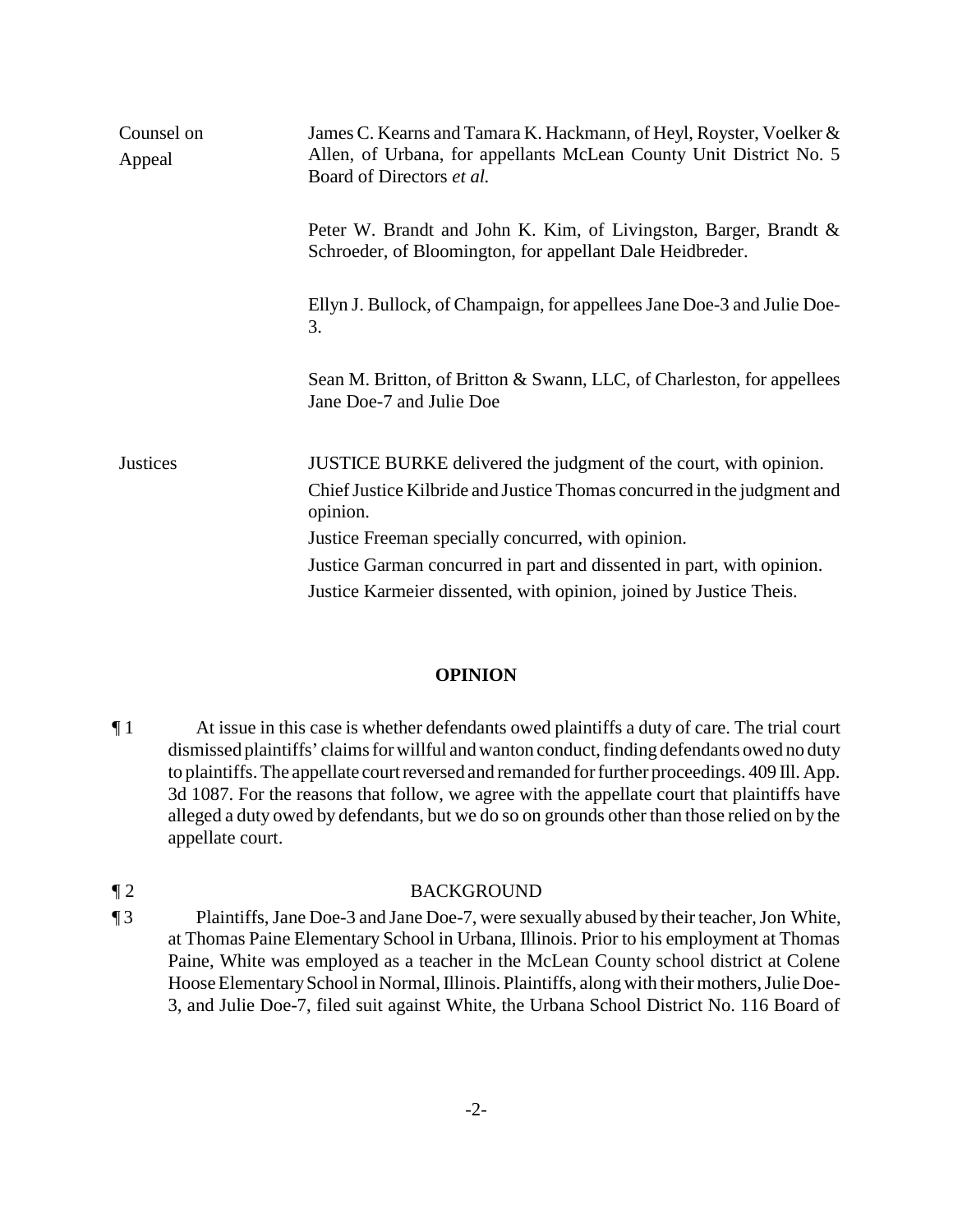Directors (Urbana), and individual administrators at Urbana, $<sup>1</sup>$  as well as the defendants</sup> involved in this appeal—the McLean County Unit District No. 5 Board of Directors (McLean) and five individual administrators at McLean—Jim Braksick, Alan Chapman, Dale Heidbreder, Edward Heinemann, and John Pye (McLean administrators).

¶ 4 Jane Doe-3's second amended complaint and JaneDoe-7's amended complaint were filed in February 2009. Both complaints contain the same allegations against McLean and the McLean administrators. Plaintiffs alleged that White was employed as an elementary school teacher at Brigham Elementary School in Bloomington, Illinois, and Colene Hoose Elementary School in Normal, Illinois, during the 2002 through 2005 school years. Defendants Chapman and Pye were employed by the McLean County school district as the superintendent and assistant superintendent of Operations and Human Resources, respectively. Defendants Braksick and Heinemann were employed as principals, and Heidbreder was employed as an assistant principal, at Colene Hoose Elementary School.

¶ 5 Plaintiffs alleged that, at some time between 2002 and 2005, the McLean administrators acquired actual knowledge of White's teacher-on-student sexual harassment, sexual abuse, and/or sexual "grooming"<sup>2</sup> of minor female students. However, defendants never recorded these incidents in White's personnel file or employment record.In addition, defendants failed to make timely mandated reports of the abuse by White and failed to investigate parental complaints. Also, according to the complaint, during the 2004-05 school year, defendants disciplined White for "sexual harassment, sexual grooming, and/or sexual abuse" of minor female students. The discipline occurred in October 2004, and again in April or May 2005. White was "kept out of his classroom because of his teacher-on-student sexual harassment and/or sexual grooming and/or sexual abuse." In 2005, prior to the close of the 2004-05 school year, defendants entered into a severance agreement with White which concealed his sexual abuse of students. Also in 2005, defendants "created a falsely positive letter of reference for White" which concealed known sexual abuse of female students.

**The Plaintiffs further alleged that defendants "passed"** White to the Urbana school district while concealing his past sexual abuse by intentionally giving false information regarding White's employment to the Urbana school district. Plaintiffs alleged that, during White's

<sup>&</sup>lt;sup>1</sup>The counts against White, Urbana, and the Urbana administrators are not at issue in this appeal.

<sup>&</sup>lt;sup>2"</sup>Sexual grooming" is defined by the plaintiffs to mean "any and all verbal and/or physical acts that constitute the process of cultivating trust with a minor for the purpose of gradually introducing sexual abuse, which may include playing games and/or giving of candy, food, gifts, prizes or treats, and/or designation for special classroom treatment of a Minor and/or doing favors for a Minor."

<sup>&</sup>lt;sup>3</sup>The complaints define "passing" as "a School District's conduct in passing a teacher who is known to have committed teacher-on-student sexual harassment and/or sexual grooming and/or sexual abuse to another School District without reporting, and while concealing, known prior teacher-on-student sexual harassment and/or sexual grooming and/or sexual abuse."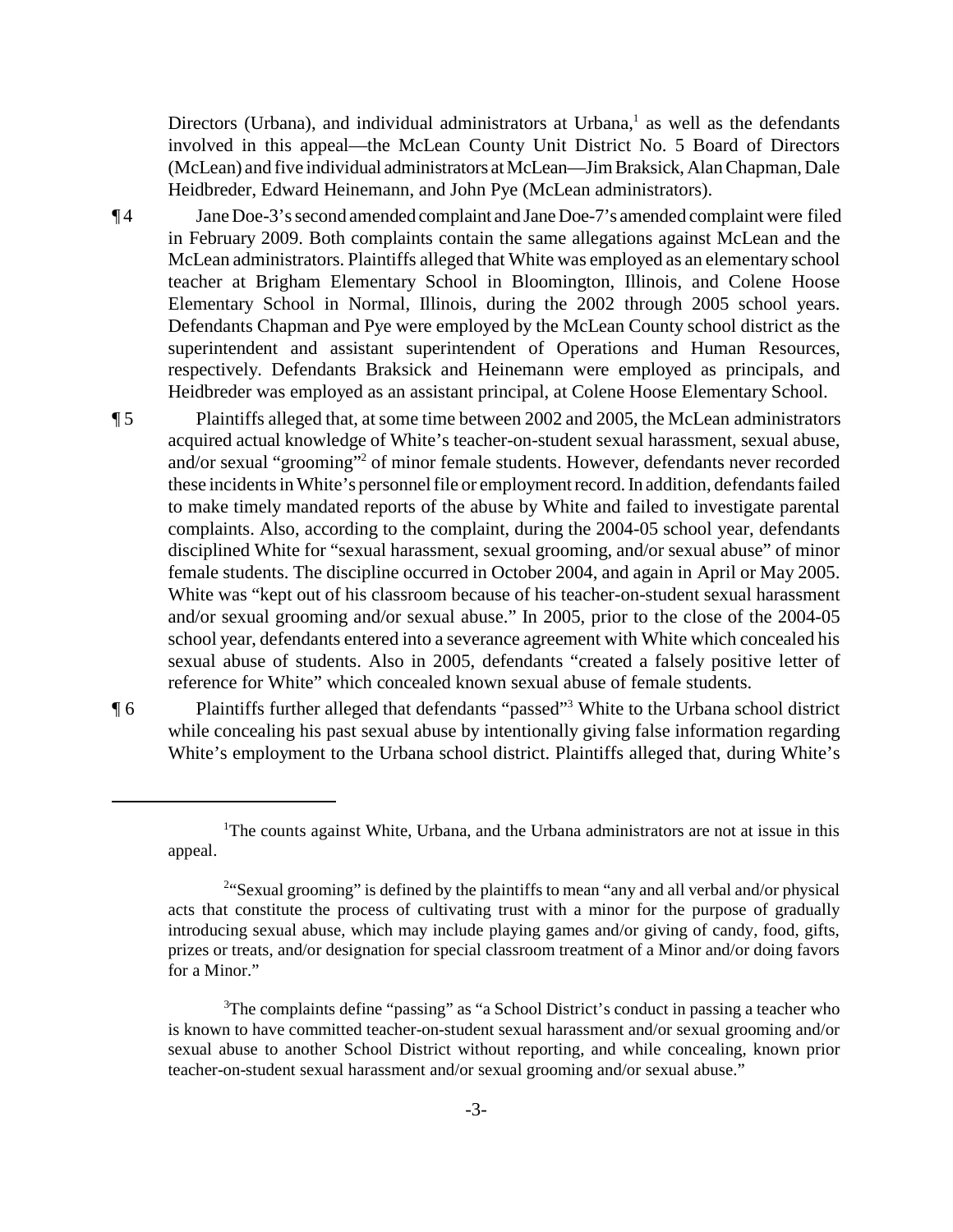transition to Urbana in 2005, defendants falsified employment information about White on an Urbana school district "Verification of Employment Form" by stating that White had worked during the entire school year. This statement concealed the fact that White had been subject to disciplinary removal from his classroom twice during the 2004-05 school year and left before the end of the school year.

- ¶ 7 In August 2005, White was hired as a teacher at Thomas Paine Elementary School in the Urbana school district. Plaintiffs alleged that Urbana hired White "while relying on false information provided by McLean County School District." Plaintiff Jane Doe-3 was a student in White's first-grade class during the 2005-06 school year; plaintiff Jane Doe-7 was a student in White's second-grade class during the 2006-07 school year. Both plaintiffs were victims of sexual abuse by White during White's employment at Thomas Paine.
- ¶ 8 Both complaints allege that the McLean administrators, individually, and McLean, as *respondeat superior*, acted willfully and wantonly by providing false information on the employment verification form. The other counts based on different theories of law are not at issue in this appeal.
- ¶ 9 Defendants filed motions to dismiss plaintiffs' complaints pursuant to section 2-619.1 of the Code of Civil Procedure (735 ILCS 5/2-619.1 (West 2010) (allowing combined motions to dismiss)). First, defendants contended, pursuant to section 2-615 (735 ILCS 5/2- 615 (West 2010)), that plaintiffs' complaints should be dismissed because, among other reasons, the complaints failed to state a cause of action upon which relief could be granted. Specifically, defendants contended that plaintiffs' willful and wanton conduct claims failed to allege a viable legal duty on the part of defendants, and that plaintiffs' claims were precluded by the common law public duty rule.
- ¶ 10 Defendants also argued that plaintiffs' claims against the individual McLean administrators should be dismissed pursuant to section 2-619 (735 ILCS 5/2-619 (West 2010)) because those claims were barred by the Local Governmental and Governmental Employees Tort Immunity Act (Tort Immunity Act) (745 ILCS 10/1-101 *et seq.* (West  $2010)$ ).<sup>4</sup>
- ¶ 11 The trial court dismissed with prejudice all counts against the McLean defendants, finding that defendants owed no legal duty to plaintiffs. Even if a duty existed under the law, the court held that either the common law public duty rule or the Tort Immunity Act precluded any duty owed to plaintiffs. Plaintiffs' motions to reconsider were denied.<sup>5</sup>

-4-

<sup>&</sup>lt;sup>4</sup>We note that defendants filed a joint motion in this court to strike plaintiff Jane Doe-3's entire statement of facts from her appellee brief. This motion was taken with the case. Our review of the record indicates that the violations of Supreme Court Rule 341 (Ill. S. Ct. R. 341(h)(6) (eff. July 1, 2008)) are minor and do not hinder our review of the case. Accordingly, we will not strike the entire statement of facts but will disregard any inappropriate argumentative statements. See *John Crane Inc. v. Admiral Insurance Co.*, 391 Ill. App. 3d 693, 698 (2009).

 $5$ We note that, in our review of the dismissal of plaintiffs' complaints, we do not consider the so-called "Pye email," which was attached to plaintiffs' motion to reconsider, as the contents of the email were not made part of the complaints.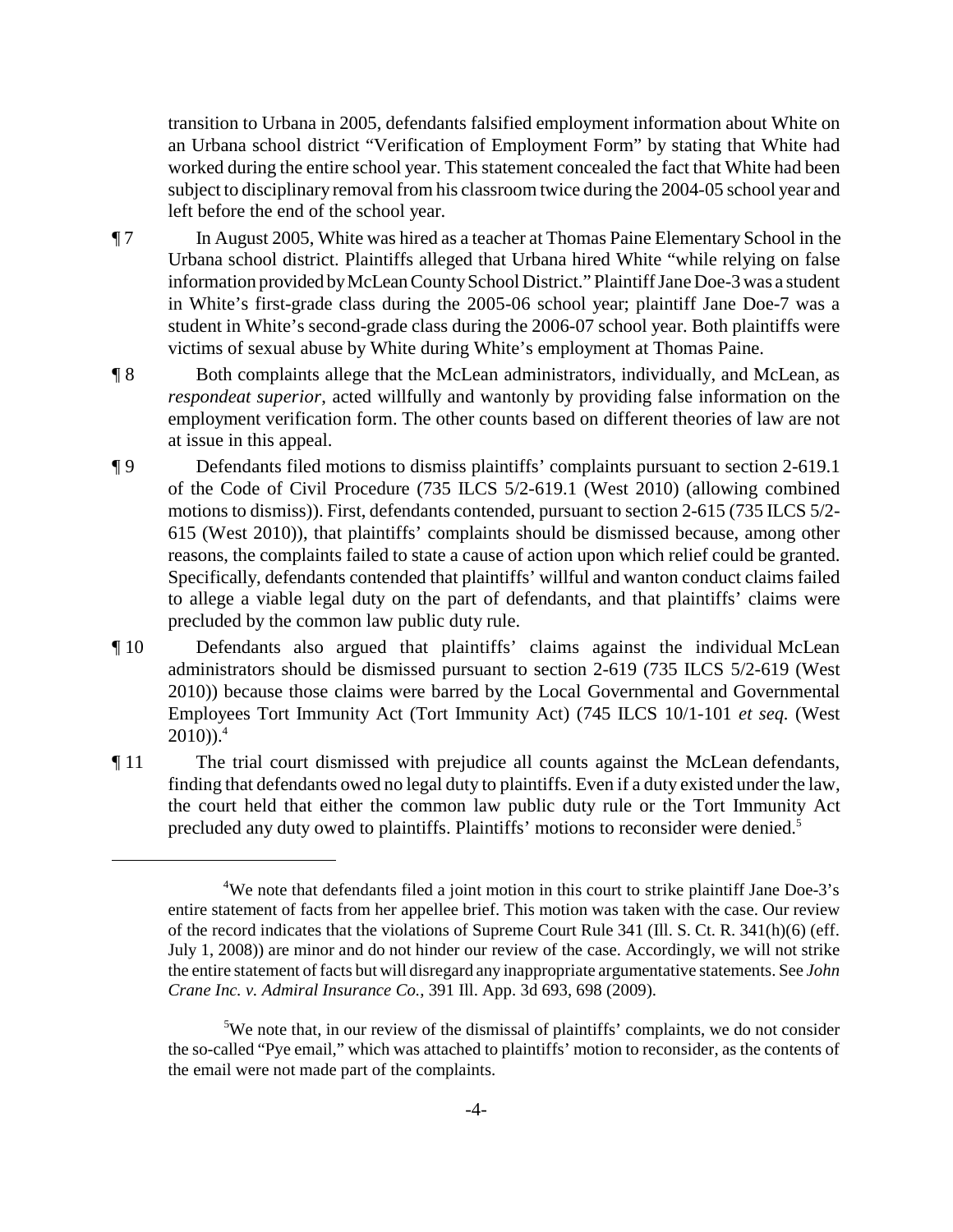- ¶ 12 The appellate court reversed the trial court's judgment and remanded for further proceedings, finding that plaintiffs adequately alleged a duty on the part of defendants. 409 Ill. App. 3d 1087. The court held that defendants' act of "creating and sending" a letter of recommendation on behalf of White supported a duty based on the theory of either voluntary undertaking (Restatement (Second) of Torts § 324A (1965)), or negligent misrepresentation involving risk of physical harm (Restatement (Second) of Torts § 311 (1965)). *Id.* at 1097- 99. The court further held that defendants owed a duty either to warn Urbana of White's conduct or to report White's conduct to the Department of Children and Family Services (DCFS). *Id.* Based on its findings, the appellate court reversed the trial court's dismissal of plaintiffs' actions.
- ¶ 13 This court allowed defendants' petitions for leave to appeal pursuant to Supreme Court Rule 315 (Ill. S. Ct. R. 315 (eff. Feb. 26, 2010)), and the appeals were consolidated.

## ¶ 14 ANALYSIS

- ¶ 15 The issue before us is whether the trial court properly dismissed plaintiffs' complaints based on its finding that defendants owed plaintiffs no duty. A motion to dismiss under section 2-615 of the Code challenges the legal sufficiency of a complaint based on defects apparent on its face. *Marshall v. Burger King Corp.*, 222 Ill. 2d 422, 429 (2006). A motion to dismiss pursuant to section 2-619 admits the legal sufficiency of plaintiffs' complaint, but asserts affirmative matter which defeats the claim. Review under either section 2-615 or section 2-619 is *de novo*. *King v. First Capital Financial Services Corp.*, 215 Ill. 2d 1, 12 (2005).
- ¶ 16 Under section 2-615, the critical question is whether the allegations in the complaint, construed in the light most favorable to the plaintiff, are sufficient to state a cause of action upon which relief may be granted. *Wakulich v. Mraz*, 203 Ill. 2d 223, 228 (2003). In making this determination, all well-pleaded facts must be taken as true. *King*, 215 Ill. 2d at 11-12. A court should dismiss a complaint pursuant to section 2-615 only where no set of facts can be proved which would entitle the plaintiff to recovery. *Marshall*, 222 Ill. 2d at 429.
- ¶ 17 I. Duty of Care
- ¶ 18 As noted above, the appellate court reversed the trial court's dismissal of plaintiffs' complaints, finding that plaintiffs stated a cause of action based on defendants' willful and wanton conduct and that defendants owed plaintiffs a duty. Therefore, we first turn to that issue.
- ¶ 19 In the only count before us, plaintiffs allege that defendants acted willfully and wantonly when they "passed" White to the Urbana school district by misrepresenting White's employment record on a verification form. There is no separate, independent tort of willful and wanton conduct. *Krywin v. Chicago Transit Authority*, 238 Ill. 2d 215, 235 (2010) (citing *Ziarko v. Soo Line R.R. Co.*, 161 Ill. 2d 267, 274 (1994)). Rather, willful and wanton conduct is regarded as an aggravated form of negligence. *Krywin*, 238 Ill. 2d at 235 (citing *Sparks v. Starks*, 367 Ill. App. 3d 834, 837 (2006)). In order to recover damages based on willful and wanton conduct, a plaintiff must plead and prove the basic elements of a negligence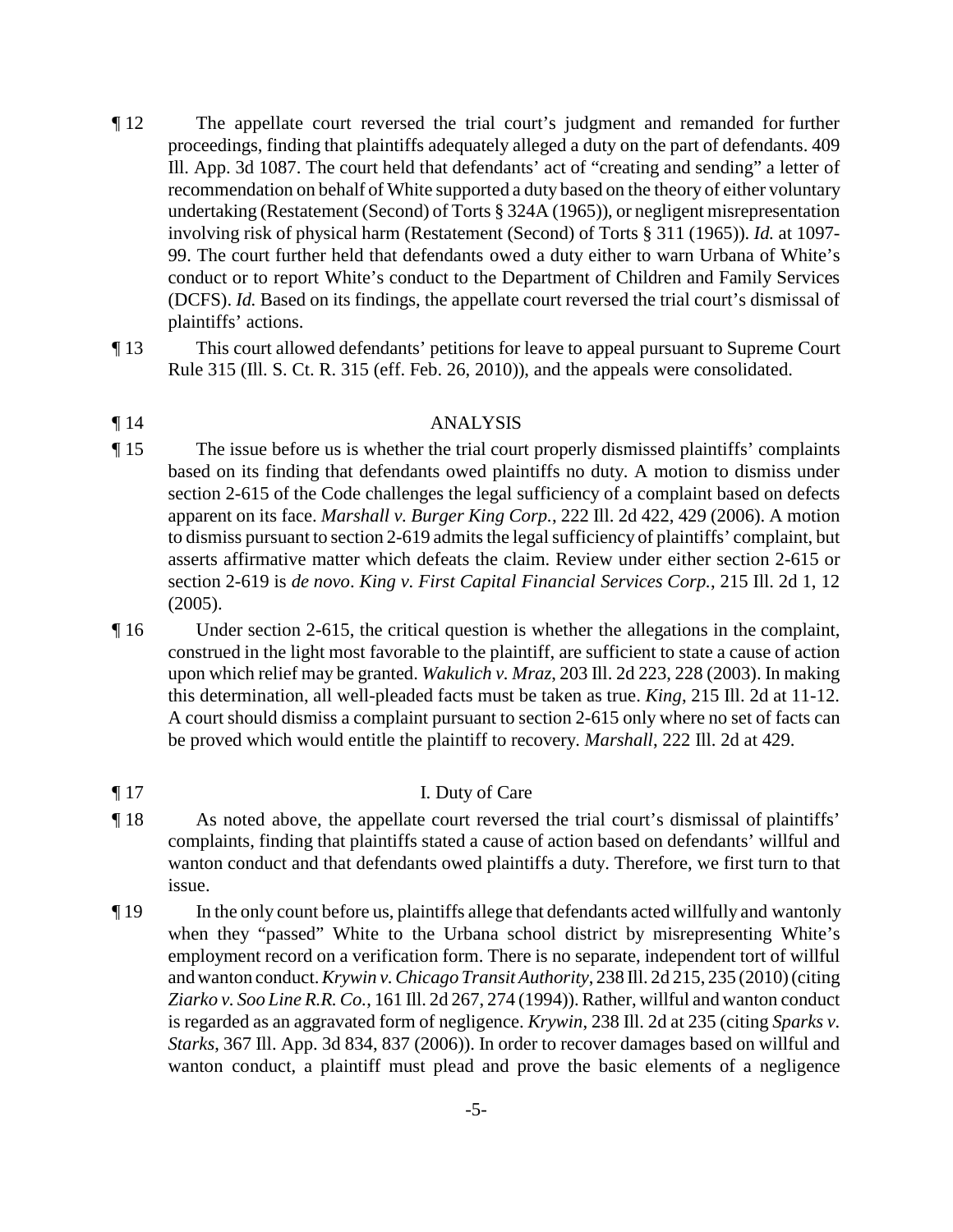claim—that the defendant owed a duty to the plaintiff, that the defendant breached that duty, and that the breach was a proximate cause of the plaintiff's injury. *Krywin*, 238 Ill. 2d at 225. In addition, a plaintiff must allege either a deliberate intention to harm or a conscious disregard for the plaintiff's welfare. *Doe v. Chicago Board of Education*, 213 Ill. 2d 19, 28 (2004).

- ¶ 20 Thus, to determine whether dismissal was proper, we must determine whether plaintiffs alleged sufficient facts which, if proven, establish a duty of care owed to them by defendants. Whether a duty exists is a question of law for the court to decide. *Forsythe v. Clark USA, Inc.*, 224 Ill. 2d 274, 280 (2007). The standard of review on a question of law is *de novo*. *Krywin*, 238 Ill. 2d at 226.
- ¶ 21 It is axiomatic that " 'every person owes a duty of ordinary care to all others to guard against injuries which naturally flow as a reasonably probable and foreseeable consequence of an act, and such a duty does not depend upon contract, privity of interest or the proximity of relationship, but extends to remote and unknown persons.' " *Simpkins v. CSX Transportation, Inc.*, 2012 IL 110662, ¶ 19 (quoting *Widlowski v. Durkee Foods*, 138 Ill. 2d 369, 373 (1990) (collecting cases)). Thus, where a defendant's course of action creates a foreseeable risk of injury, the defendant has a duty to protect others from such injury. *Id.*
- ¶ 22 The "touchstone of this court's duty analysis is to ask whether a plaintiff and a defendant stood in such a relationship to one another that the law imposed upon the defendant an obligation of reasonable conduct for the benefit of the plaintiff." *Marshall*, 222 Ill. 2d at 436 (citing *Happel v. Wal-Mart Stores, Inc.*, 199 Ill. 2d 179, 186 (2002)). But the "relationship" between the plaintiff and defendant need not be a direct relationship between the parties. Rather, "relationship" is a shorthand description for the analysis of four factors: (1) the reasonable foreseeability of the injury, (2) the likelihood of the injury, (3) the magnitude of the burden of guarding against the injury, and (4) the consequences of placing the burden on the defendant. *Simpkins*, 2012 IL 110662, ¶ 18; *Marshall*, 222 Ill. 2d at 436-37. Any analysis of the duty element turns on the policy considerations inherent in the above factors, and the weight accorded each of the factors depends on the circumstances of the particular case. *Simpkins*, 2012 IL 110662, ¶ 18.
- ¶ 23 At the outset, it is important to clarify exactly what circumstances alleged in the complaints form the basis for finding a duty owed to plaintiffs. The appellate court held that defendants' duty arose from the following circumstances: (1) failing to warn Urbana of White's conduct; (2) failing to report White's conduct to authorities; and (3) creating and tendering a false letter of recommendation for White. According to the appellate court, these actions or omissions created the opportunity for White to commit further abuse at Urbana, which was reasonably foreseeable by defendants. 409 Ill. App. 3d at 1099. We disagree.
- **Text** 24 None of the circumstances relied on by the appellate court can form the basis for a duty in this case. First, plaintiffs do not allege that defendants had an affirmative duty to warn Urbana of White's conduct. Nowhere in the complaints do plaintiffs allege that defendants had an affirmative duty either to protect them from the criminal acts of a third party or to warn Urbana about White's conduct during his prior employment with the McLean school district. Indeed, plaintiffs concede that "Good Samaritan" liability is not at issue in this case.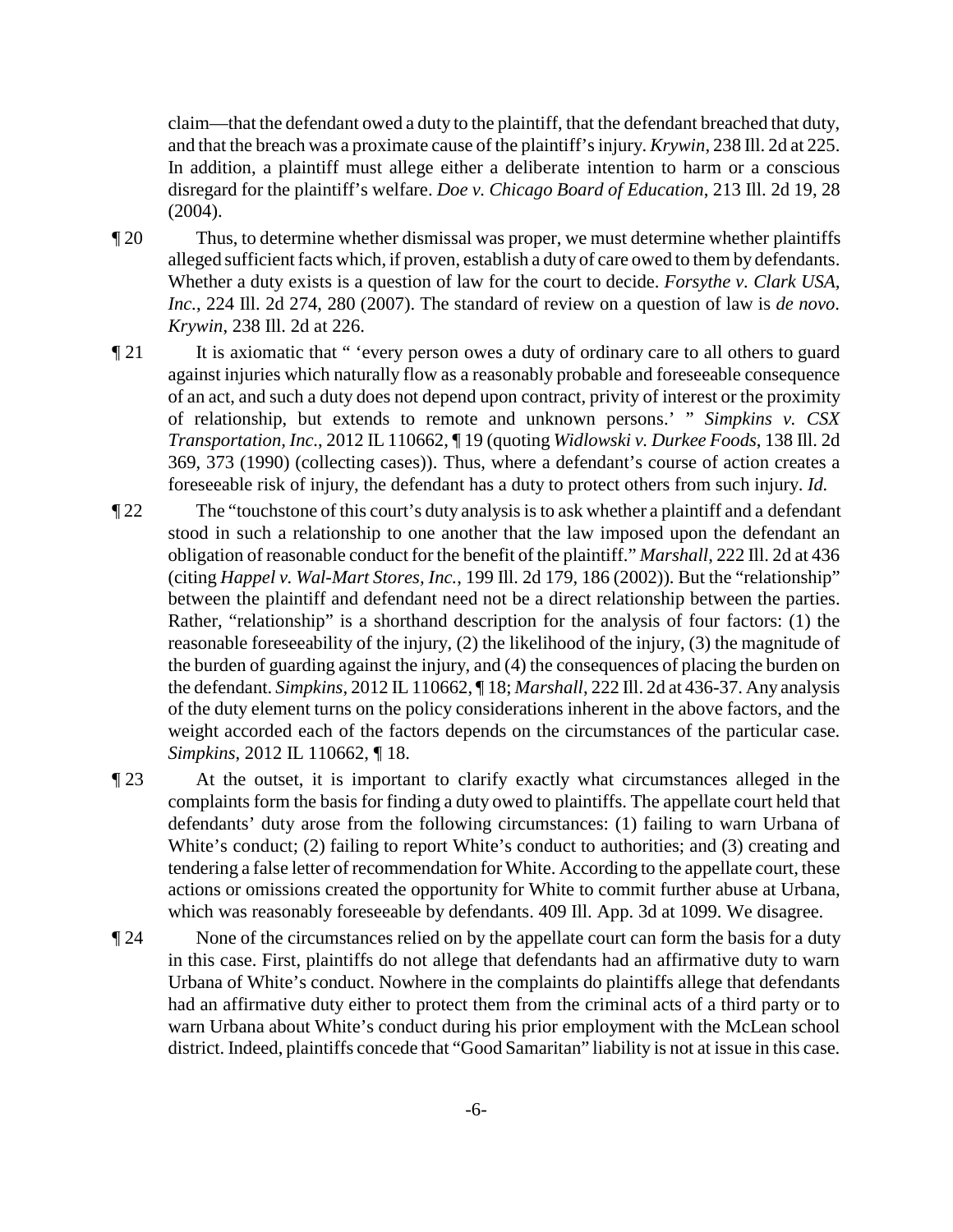In Illinois, an affirmative duty to aid or protect another against an unreasonable risk of physical harm arises only in the context of a legally recognized "special relationship." *Simpkins*, 2012 IL 110662, ¶ 20; *Iseberg v. Gross*, 227 Ill. 2d 78, 87-88 (2007). Plaintiffs have not alleged, nor can they allege, that any of the recognized special relationships apply to them. $6$ 

- ¶ 25 Similarly, with regard to the appellate court's holding that defendants had a duty to report White's conduct to authorities, the common law does not recognize an affirmative duty to act for the protection of another in the absence of a special relationship between the parties. See *Iseberg*, 227 Ill. 2d at 87-88. As noted above, no special relationship exists here.<sup>7</sup>
- ¶ 26 Finally, we reject the appellate court's finding that a duty to the plaintiffs arose from defendants' creation of a recommendation letter for White. Although the appellate court found that defendants voluntarily undertook to create and send a letter to Urbana endorsing White's ability to teach elementary school students, the complaints pled only that a letter of recommendation was *created*; they did not plead that a letter was *sent* to Urbana. If no recommendation letter was sent to, or received by, Urbana, the creation of that letter cannot form the basis for a duty on the part of defendants.
- ¶ 27 Nevertheless, we find that plaintiffs have alleged circumstances which do give rise to a duty owed by defendants in this case. These circumstances consist of defendants' act of misstating White's employment history on the employment verification form sent to Urbana. Plaintiffs allege that defendants created the risk of harm to them by falsely stating on an employment verification form that White had worked for the McLean school district during the entire 2004-05 school year. This apparently was not true. As alleged by plaintiffs, White was subject to disciplinary removal from his classroom twice during the school year, and his employment ended at some time prior to the end of the school year.
- ¶ 28 Defendants dispute that the above facts support a finding of a duty. They argue that any claim by plaintiffs based on a misrepresentation on the employment verification form is merely an attempt to "repackage" a nonviable claim for the tort of fraudulent misrepresentation or negligent misrepresentation, the elements of which plaintiffs have not properly alleged. The elements of a fraudulent misrepresentation claim are: (1) a false statement of material fact; (2) knowledge or belief of the falsity by the person making it; (3) intention to induce the other party to act; (4) action by the other party in reliance on the truth

<sup>&</sup>lt;sup>6</sup>Historically, courts have recognized four "special relationships"-common carrierpassenger, innkeeper-guest, business invitor-invitee, and voluntarycustodian-protectee.*Iseberg*, 227 Ill. 2d at 88 (citing Restatement (Second) of Torts § 314A (1965)).

 $T\sigma$  the extent that plaintiffs argue that defendants' alleged violation of the Abused and Neglected Child Reporting Act (325 ILCS 5/1 *et seq.* (West 2010)) provides a separate basis for liability by implying a private cause of action, we note that plaintiffs failed to raise this issue in the appellate court and, thus, have waived it. See *Hansen v. Baxter Healthcare Corp.*, 198 Ill. 2d 420, 428-29 (2002) (where a case is brought to the supreme court from the appellate court, questions which were not raised and argued in that court will not be considered by the supreme court but will be treated as waived).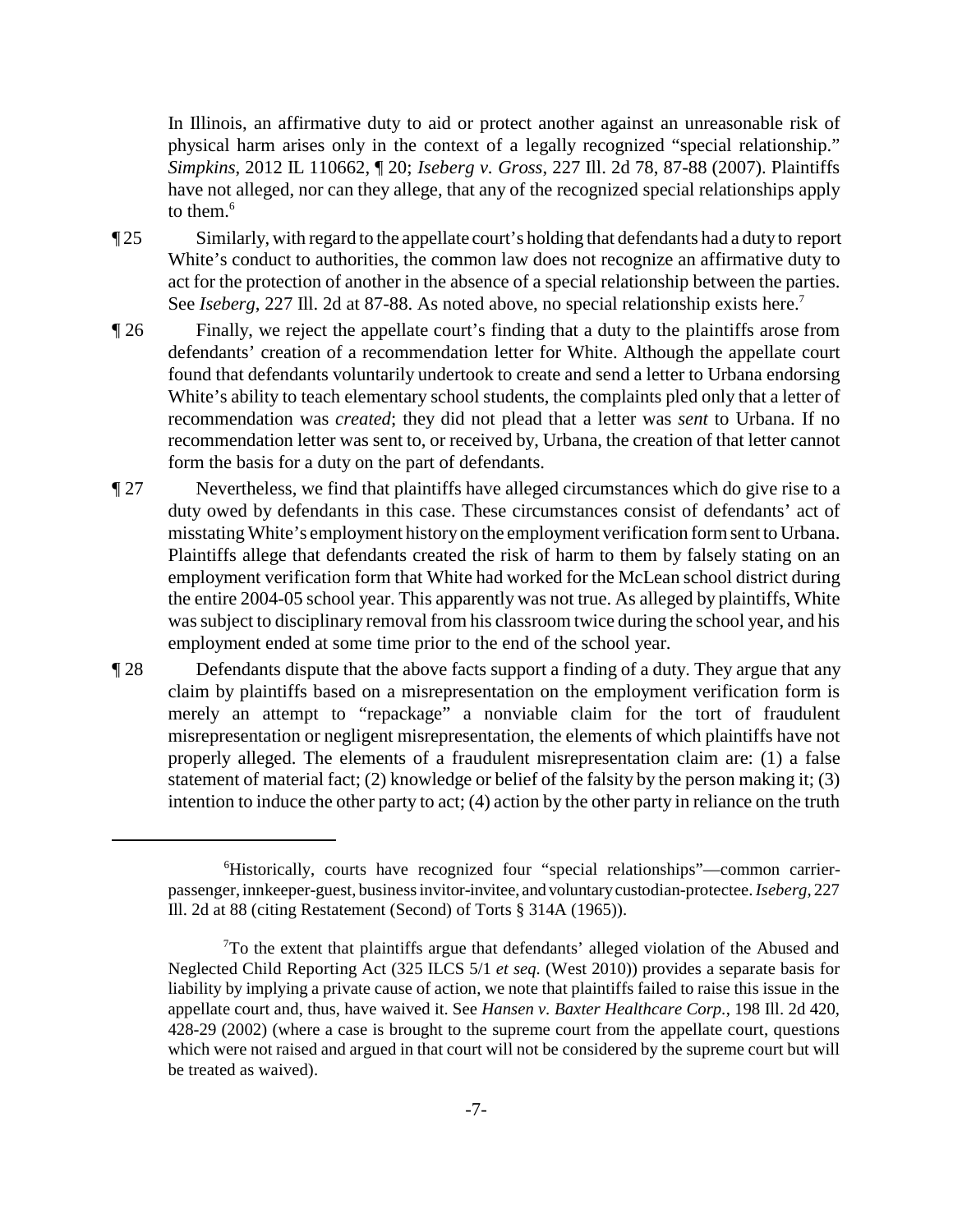of the statements; and (5) damage to the other party resulting from such reliance. *Board of Education of City of Chicago v. A, C & S, Inc.*, 131 Ill. 2d 428, 452 (1989). A claim for negligent misrepresentation has essentially the same elements as fraudulent misrepresentation, except that the defendant's mental state is different. *Id.* A plaintiff need only allege that the defendant was careless or negligent in ascertaining the truth of the statement, and that the defendant had a duty to convey accurate information to the plaintiff. *Id.* Defendants contend further that fraudulent or negligent misrepresentation, historically, has been treated as a purelyeconomic tort which is available only for commercial or financial losses and not for personal injuries. See *Doe v. Dilling*, 228 Ill. 2d 324, 343-44 (2008).

- ¶ 29 As we pointed out in *Dilling*, however, "if the tort of fraudulent misrepresentation is not recognized for a certain fact pattern, this does not necessarily mean that a plaintiff is left without a remedy for his or her injuries, as other tort actions may be available." *Id.* at 344-45. See also *Neurosurgery & Spine Surgery, S.C. v. Goldman*, 339 Ill. App. 3d 177, 184-85 (2003) (misrepresentations, as descriptions of conduct, may give rise to a great number of causes of action other than fraudulent misrepresentation, including false imprisonment, defamation, malicious prosecution, interference with contractual relations, and intentional infliction of emotional distress); 3 Dan B. Dobbs, The Law of Torts § 663, at 641-43 (2001) (the terms "fraud," "deceit," and "misrepresentation" may be used, not as the name for a cause of action, but as a description of the facts used to establish legal liability for some other tort, such as negligence or battery). In the instant case, plaintiffs' claims are not based on the tort of fraudulent misrepresentation or negligent misrepresentation, but on willful and wanton conduct. Willful and wanton conduct requires plaintiffs to plead and prove the elements of negligence—duty, breach, proximate causation, and damages—as well as a deliberate intention to harm or a conscious disregard for plaintiffs' welfare. See *Krywin*, 238 Ill. 2d at 225; *Doe v. Chicago Board of Education*, 213 Ill. 2d at 28. Plaintiffs allege that defendants' misrepresentation itself is the conduct giving rise to a duty in a cause of action for willful and wanton conduct.
- ¶ 30 In finding a duty here, we begin with the well-settled proposition that every person owes to all other persons " 'a duty to exercise ordinary care to guard against injury which naturally flows as a reasonably probable and foreseeable consequence of his act.' " *Frye v. Medicare-Glaser Corp.*, 153 Ill. 2d 26, 32 (1992) (quoting *Nelson v. Union Wire Rope Corp.*, 31 Ill. 2d 69, 86 (1964)); see also *Karas v. Strevell*, 227 Ill. 2d 440, 451 (2008); *Forsythe v. Clark USA, Inc.*, 224 Ill. 2d 274, 291 (2007). Whether defendants' misstatements on the verification form gave rise to a legally recognized duty to plaintiffs here depends upon the "relationship" between the parties, that is, the reasonable foreseeability of the injury, the likelihood of the injury, the magnitude of the burden of guarding against the injury, and the consequences of placing the burden on defendants. See *Simpkins*, 2012 IL 110662, ¶ 18; *Krywin*, 238 Ill. 2d at 226.
- ¶ 31 In deciding reasonable foreseeability, we note that an injury is not reasonably foreseeable where it results from freakish, bizarre, or fantastic circumstances. *Washington v. City of Chicago*, 188 Ill. 2d 235, 240 (1999). Here, we cannot say, as a matter of law, that the injuries in this case were so bizarre or fantastic as to be unforeseeable bya reasonable person. By falsely stating that White taught a full school year, when in fact White's employment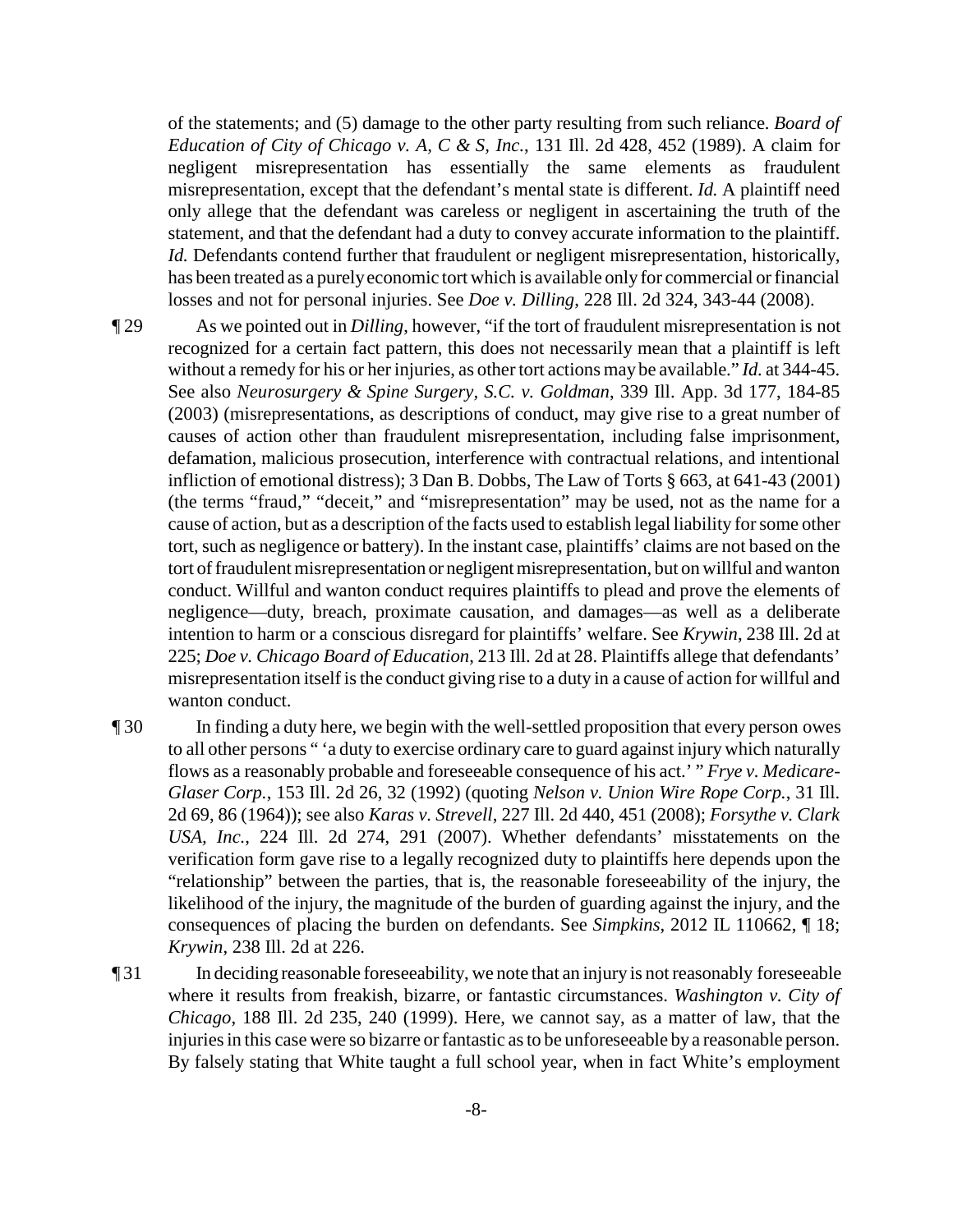ended prior to the end of the school year, defendants implied that the severance of White's employment was routine. At the time that Urbana hired White, it had no reason to believe that White's nonrenewal by McLean was the result of his misconduct. According to the allegations in plaintiffs' complaints, the McLean administrators were well aware of multiple instances of White's sexual grooming and abuse of his students. In light of defendants' awareness of White's conduct and their false statements on the employment form, we cannot say, as a matter of law, that the injuries suffered by plaintiffs were unforeseeable.

¶ 32 Other courts, when faced with similar facts, have held that the plaintiffs' injuries were reasonably foreseeable, supporting a duty on the part of the defendants. See, *e.g.*, *Randi W. v. Muroc Joint Unified School District*, 929 P.2d 582, 584 (Cal. 1997) (plaintiff's assault by school administrator was reasonably foreseeable by school districts who provided favorable recommendations for the administrator, omitting past instances of sexual misconduct involving students); *Davis v. Board of County Commissioners*, 987 P.2d 1172, 1179-80 (N.M. Ct. App. 1999) (former employer of a detention sergeant hired bya hospital in reliance on an unqualifiedly favorable employment reference has a duty to exercise reasonable care so as not to misrepresent the employee's record when, to do so, would create a foreseeable risk of physical injury to third parties); *Golden Spread Council, Inc. v. Akins*, 926 S.W.2d 287, 290-91 (Tex. 1996) (local council who recommended scoutmaster, in light of information council had received about scoutmaster's alleged prior conduct with other boys, should have foreseen that it was creating an unreasonable risk of harm to scouts in another troop).

¶ 33 The second factor in our duty analysis is the likelihood of the injury. We find nothing in the alleged facts that would suggest that the injuries suffered by plaintiffs are too remote or unlikely as a matter of law. A truthful disclosure on the employment verification form could well have been a "red flag" to Urbana to investigate the circumstances of White's departure from McLean. Had Urbana been made aware of the discrepancy in White's prior employment with McLean, it is certainly possible that it would have investigated further and either not hired White or fired White before he abused the plaintiffs in this case. Furthermore, where a teacher who is known to have abused children is hired in a teaching position at another school, the likelihood that students at the next school will be abused by that teacher is within the realm of reasonable probability. See *People v. Rinehart*, 2012 IL 111719, ¶ 29 (noting risk of recidivism associated with sex offenders). Thus, we cannot say, as a matter of law, that plaintiffs' injuries were so remote or unlikely as to preclude a duty owed by the defendants.

- ¶ 34 The magnitude of defendants' burden of guarding against such injury, the third factor, would not be great. If defendants undertake to fill out employment forms, they must do so with reasonable care. It is not an undue burden to require an employer to accurately complete an employment form. Imposing this obligation is not so unreasonable and impractical as to negate the imposition of a legal duty. See *Krywin*, 238 Ill. 2d at 232-33. Finally, looking at the fourth factor, it is difficult to see how any adverse consequences could result from imposing such a slight burden on a school district.
- ¶ 35 Viewing all four factors as a whole, we conclude that plaintiffs have sufficiently alleged facts which support the finding that defendants owed plaintiffs a duty of care. Having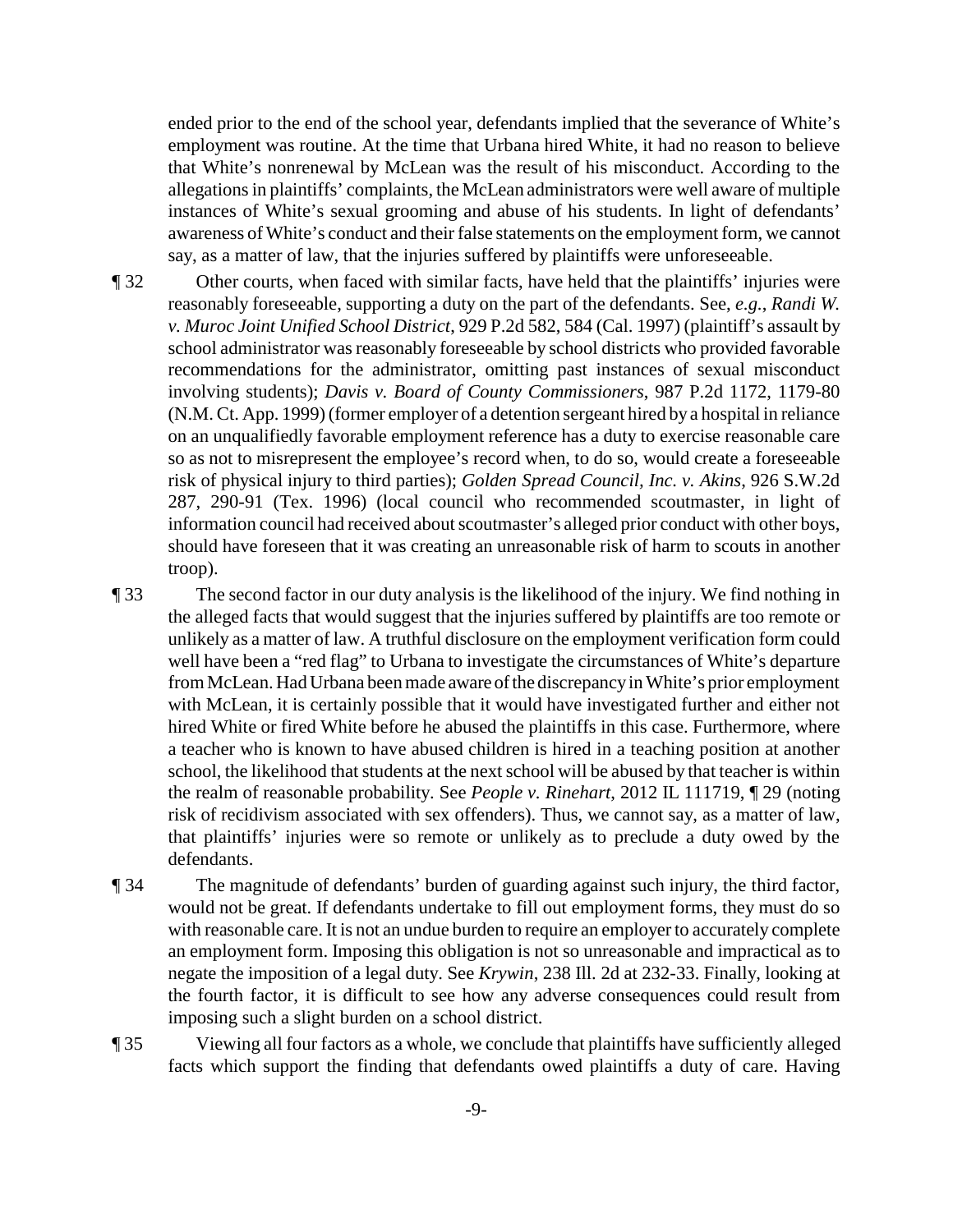undertaken the affirmative act of filling out White's employment verification form, defendants had a duty to use reasonable care in ensuring that the information was accurate.

¶ 36 Our holding is further bolstered by the public policy in Illinois favoring the protection of children:

> "[T]his state has traditionally exhibited an 'acute interest' in the well-being of minors. Indeed, 'the welfare and protection of minors has always been considered one of the State's most fundamental interests.' *American Federation of State, County & Municipal Employees v. Department of Central Management Services*, 173 Ill. 2d 299, 311 (1996). Long ago, this court acknowledged the paramount importance of ensuring the welfare of children, and others, who are least able to protect themselves:

'It is the unquestioned right and imperative duty of every enlightened government, in its character of *parens patriae*, to protect and provide for the comfort and well-being of such of its citizens as, by reason of infancy, defective understanding, or other misfortune or infirmity, are unable to take care of themselves. The performance of this duty is justly regarded as one of the most important of governmental functions, and all constitutional limitations must be so understood and construed as not to interfere with its proper and legitimate exercise.' *County of McLean v. Humphreys*, 104 Ill. 378, 383 (1882)." *People v. Huddleston*, 212 Ill. 2d 107, 133 (2004).

- ¶ 37 "This public policy has led our courts to recognize that even parents' rights are secondary to the State's strong interest in protecting children when the potential for abuse or neglect exists." *American Federation of State, County & Municipal Employees v. Department of Central Management Services*, 173 Ill. 2d 299, 312 (1996). Moreover, there is a specific public policy in this state, as evidenced by various statutes, which favors, in particular, the protection of children from sex offenders. See *Chicago Transit Authority v. Amalgamated Transit Union, Local 241*, 399 Ill. App. 3d 689, 697-98 (2010) (collecting citations). In *Huddleston*, 212 Ill. 2d at 137, this court noted, "Suffice it to say that the incidence of child molestation is a matter of grave concern in this state and others, as is the rate of recidivism among the offenders." See also *Chicago Transit Authority*, 399 Ill. App. 3d at 698 (citing *McKune v. Lile*, 536 U.S. 24, 33-34 (2002) (describing the risk of recidivism posed by sex offenders as "frightening and high")).
- ¶ 38 These public policy concerns for the protection of children, particularly from the dangers of sex offenders, weigh in favor of finding a duty under the facts of this case. Accordingly, we affirm the appellate court's judgment that defendants owed plaintiffs a duty. However, we do so on different grounds. We reverse the trial court's dismissal of plaintiffs' complaints and remand for further proceedings.
- ¶ 39 II. Public Duty Rule
- ¶ 40 Defendants contend that, even if plaintiffs have alleged a viable legal duty, their claims are precluded by the common law public duty rule. The public duty rule provides that government officials owe no duty to protect individual citizens. *Moran v. City of Chicago*, 286 Ill. App. 3d 746, 750 (1997) (citing *Leone v. City of Chicago*, 156 Ill. 2d 33, 37 (1993),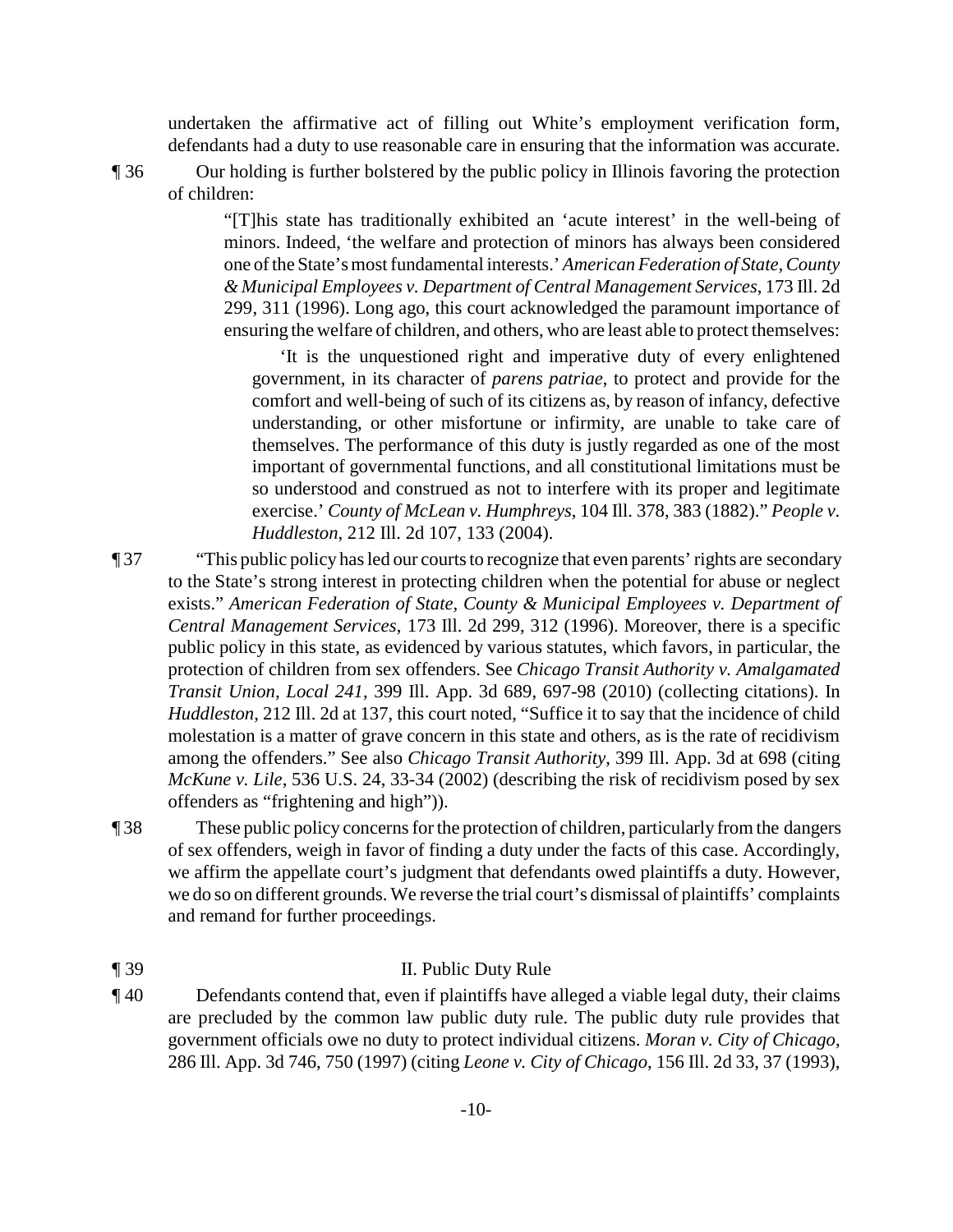and *Burdinie v. Village of Glendale Heights*, 139 Ill. 2d 501, 522 (1990), *overruled in part on other grounds, McCuen v. Peoria Park District*, 163 Ill. 2d 125 (1994)). The rationale behind this rule is that "a municipality's duty is to preserve the 'well-being of the community' and that such a duty is 'owed to the public at large rather than to specific members of the community.' " *Zimmerman v. Village of Skokie*, 183 Ill. 2d 30, 44 (1998) (quoting *Schaffrath v. Village of Buffalo Grove*, 160 Ill. App. 3d 999, 1003 (1987)). The public duty rule is of no moment in this case. As noted above, plaintiffs do not allege that defendants failed to protect them or that they owed any affirmative duty to do so.

#### **The U.S. III. Tort Immunity Act**

¶ 42 Defendants also contend that their actions in this case are immunized under section 2-204 of the Tort Immunity Act. That provision states: "[e]xcept as otherwise provided by statute, a public employee, as such and acting within the scope of his employment, is not liable for an injury caused by the act or omission of another person." 745 ILCS 10/2-204 (West 2010). Section 2-204 provides immunity from vicarious liability claims. See, *e.g.*, *Payne for Hicks v. Churchich*, 161 F.3d 1030 (7th Cir. 1998) (holding that a sheriff could not be vicariously liable for the conduct of a deputy under section 2-204); *Clark v. City of Chicago*, 595 F. Supp. 482 (N.D. Ill. 1984) (holding that supervisors named only on *respondeat superior* grounds were immunized from liability under section 2-204); see also *Toney v. Mazariegos*, 166 Ill. App. 3d 399, 404 (1988) (noting, in *dicta*, that section 2-204 "has been construed as being intended to bar liability based on *respondeat superior*"). Plaintiffs do not claim that defendants are vicariously liable for the conduct of White, and thus section 2-204 is of no help to defendants.

¶ 43 By way of a single footnote, defendants also make passing mention of section 2-210 of the Tort Immunity Act, which states that "a public employee acting in the scope of his employment is not liable for an injury caused by his negligent misrepresentation." 745 ILCS 10/2-210 (West 2010). Defendants' only observation with respect to this section is to point out that "[t]he Julie Doe Plaintiffs did not plead negligent misrepresentation and such claim would have been barred under 745 ILCS 10/2-10 of the Tort Immunity Act." Defendants are exactly right on this point—plaintiffs do *not* plead negligent misrepresentation. Rather, they plead willful and wanton conduct, which section 2-210 "unambiguously" does not immunize. See *Barnett v. Zion Park District*, 171 Ill. 2d 378, 391 (1996).

¶ 44 On this last point, we reiterate that, where a provision of the Tort Immunity Act contains no exception for willful and wanton conduct, we will not read one in. See *Ries v. City of Chicago*, 242 Ill. 2d 205, 222 (2011). However, as *Barnett* makes clear, the legislature may provide an express exception for willful and wanton conduct in one of two ways. It may do so positively, by stating expressly that the immunity provided does not extend to conduct that is willful or wanton. See, *e.g.*, 745 ILCS 10/2-202 (West 2010) ("A public employee is not liable for his act or omission in the execution or enforcement of any law unless such act or omission constitutes willful and wanton conduct."). Or, it may do so negatively, by stating expressly that the provided immunity applies only to conduct that is negligent. Such is the case with section 2-210, and this accounts for its inclusion in *Barnett*'s inventory of tort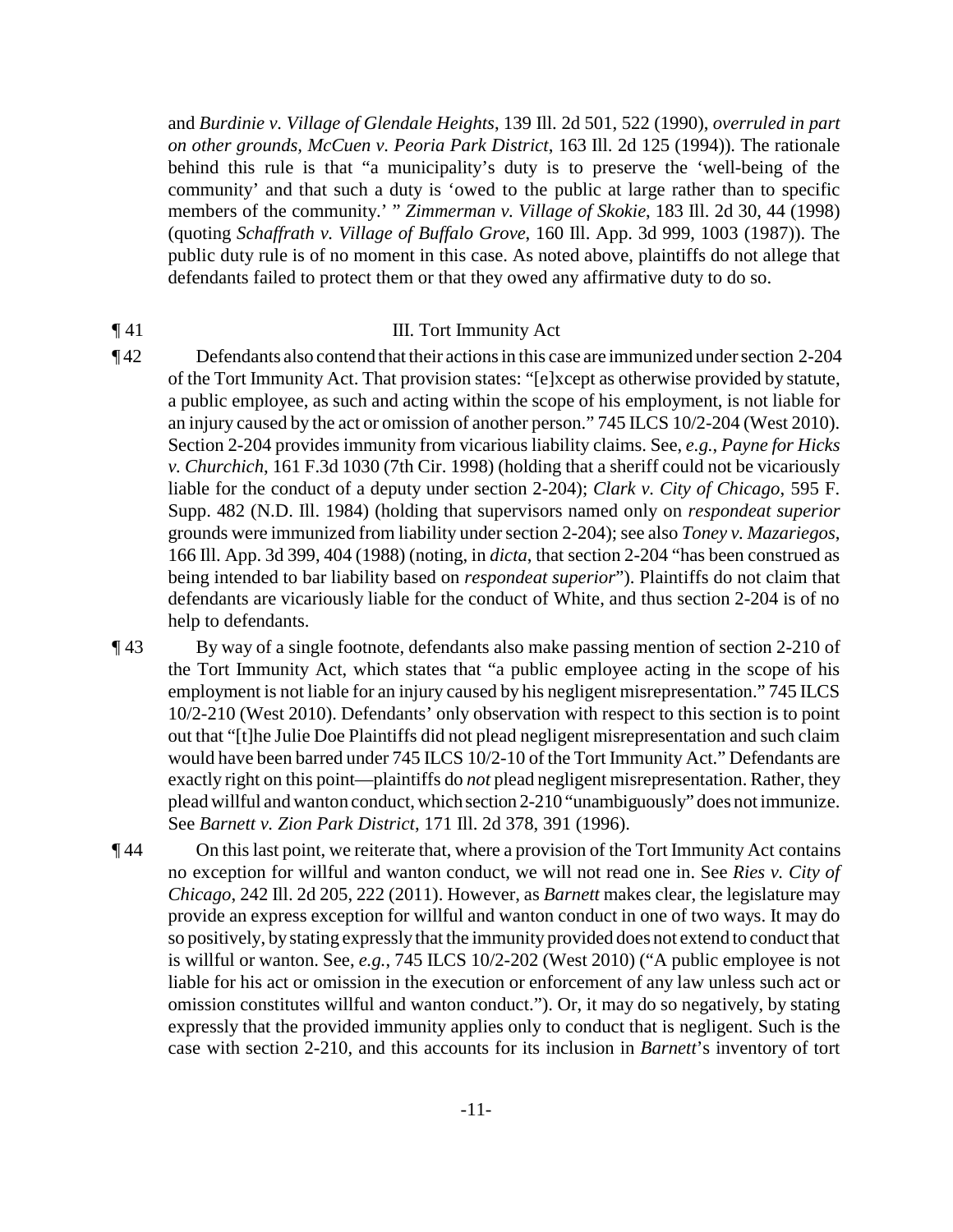immunity provisions that unambiguously limit an immunity to cover only negligence. *Barnett*, 171 Ill. 2d at 391.

¶ 45 Finally, we emphasize that our holding in this case is limited to finding, under the particular circumstances presented here, that the allegations in plaintiffs' complaints are sufficient to establish that defendants owed plaintiffs a duty of care. We express no opinion on whether defendants have breached their duty of care, whether defendants acted willfully and wantonly, and whether defendants' breach was a proximate cause of plaintiffs' injuries, which are factual matters for the jury to decide. See *Marshall*, 222 Ill. 2d at 444; *Espinoza v. Elgin, Joliet & Eastern Ry. Co.*, 165 Ill. 2d 107, 114 (1995); *Moran*, 286 Ill. App. 3d at 755.

#### ¶ 46 CONCLUSION

- ¶ 47 Forthe foregoing reasons, the judgment of the appellate court reversing the circuit court's dismissal of plaintiffs' complaints is affirmed, the circuit court judgment is reversed, and the cause is remanded for further proceedings consistent with this opinion.
- ¶ 48 Appellate court judgment affirmed.
- ¶ 49 Circuit court judgment reversed.
- ¶ 50 Cause remanded.
- ¶ 51 JUSTICE FREEMAN, specially concurring:
- ¶ 52 Although I agree with the court's resolution of this case, I write separately to address two points.
- ¶ 53 As an initial matter, I wish to make clear that the duty in this case arises not from any statutory authority, but rather from the common law doctrine of negligence. Long ago, this court recognized that employers have a duty to hire employees who are not foreseeably likely to cause harm to another in the workplace. *Western Stone Co. v. Whalen*, 151 Ill. 472, 484 (1894). The care that is required is the care a reasonably prudent person would exercise in view of the consequences that might reasonably be expected if an incompetent, reckless, or unfit person was employed. *Id.*
- ¶ 54 The rationale espoused in *Whalen* continues to hold true today. Generally, Illinois recognizes a common law cause of action against an employer's negligently hiring someone it knew, or should have known, was unfit for the job to be filled and who created a danger of harm to a third person. See *Easley v. Apollo Detective Agency*, 69 Ill. App. 3d 920 (1979); *Fallon v. Indian Trail School, Addison Township School District No. 4*, 148 Ill. App. 3d 931 (1986). Inherent in this duty is the responsibility to make a reasonable investigation of potential employees. *Easley*, 69 Ill. App. 3d at 932.
- ¶ 55 Given the duty imposed on an employer in the hiring context, it is hardly a stretch for this court to impose, as it does today, on previous employers the duty to take reasonable care not to relate, when asked, inaccurate information regarding a former employee if that former employee presents a risk of harming a third party in the workplace. Such a duty is not akin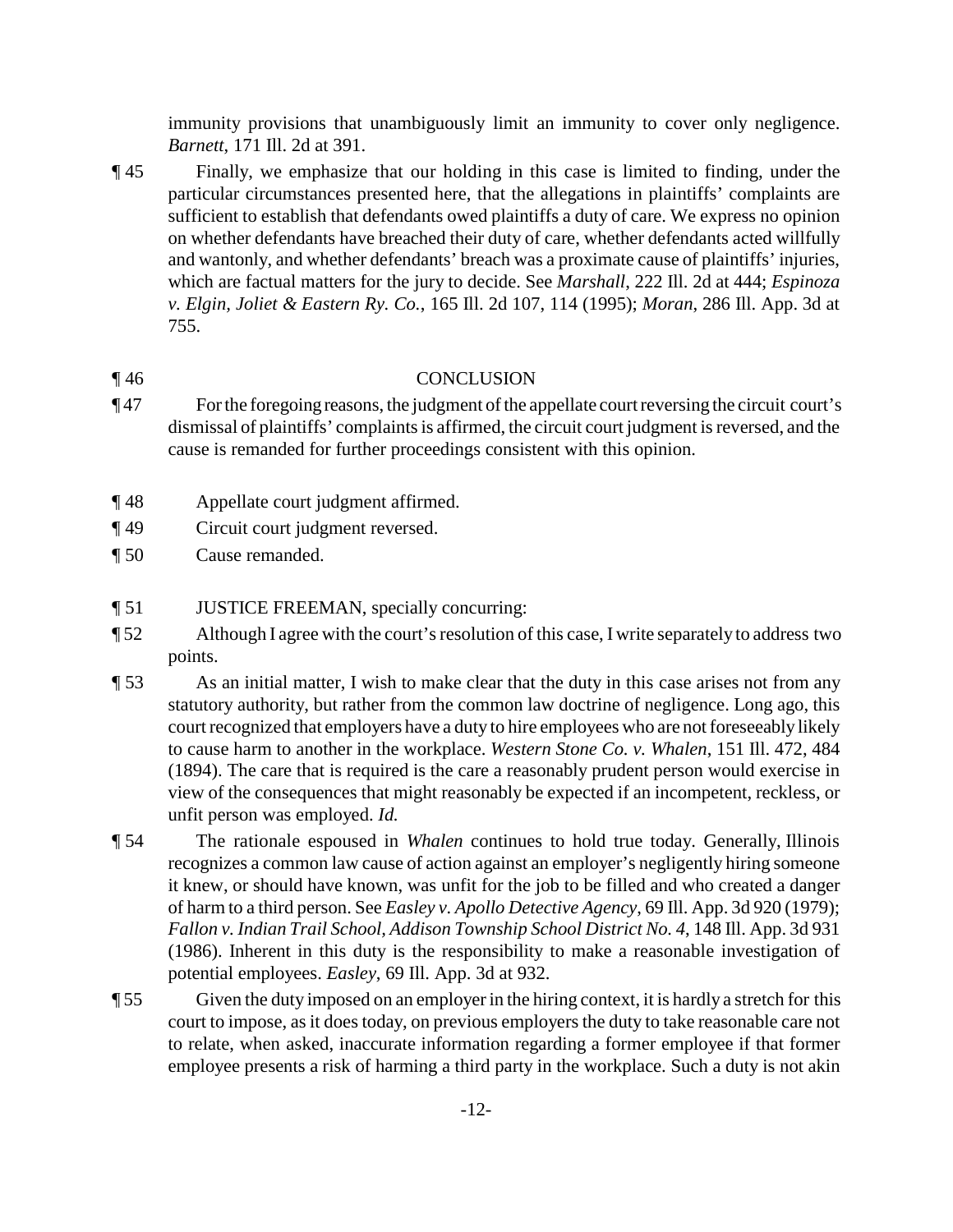to an affirmative duty to inform. The previous employer does not have to shout out from the rafters all that it knows about its former employee. Rather, it is obliged to use reasonable care in passing along whatever information it chooses to give regarding the former employee's character when so asked if the employee presents a risk to third parties. In this case, the risk of harm was the sexual molestation of students. Defendants stated that White worked for them for the entire academic year. However, plaintiffs allege that this information was inaccurate because White's employment with McLean ended prior to the end of the academic year after White was removed from the classroom for disciplinary reasons relating to sexual molestation. Obviously, a termination in the employment relationship that occurs prior to the completion of the academic year for disciplinary reasons sends a different message to potential employers than does a termination of the relationship at the completion of the academic year.

¶ 56 Against this backdrop, defendants' assertion that plaintiffs' claim is, in reality, nothing more than a "repackaged" cause of action for fraudulent concealment or misrepresentation lacks merit. Plaintiffs do not allege that they were defrauded by defendants' conduct. This court has now twice explained that, although not every misrepresentation gives rise to an action sounding in fraud, misrepresentations themselves often play a large role in a variety of other torts. See *Doe v. Dilling*, 228 Ill. 2d 324, 344-45 (2008); *Bonhomme v. St. James*, 2012 IL 112393, ¶ 38 n.2. This case provides an apt example of the point made in these prior cases. It is for these reasons, along with those set forth in the court's opinion, that I conclude that defendants owed a duty to plaintiffs under the common law of negligence.

¶ 57 With respect to the public duty rule, this court has, on occasion, declined to consider the rule's viability where its application had no impact on the resolution of the case. See, *e.g.*, *DeSmet v. County of Rock Island*, 219 Ill. 2d 497, 509 (2006); *Harinek v. 161 North Clark Street Ltd. Partnership*, 181 Ill. 2d 335 (1998). And, in those cases, it was true that the rule, if it still exists, had no application to the facts at issue, a circumstance also present in this case.

- ¶ 58 I agree that the rule has no impact on this case, but I do so for all of the reasons explained in my special concurrence in *Calloway v. Kinkelaar*. I continue to hold to the views I expressed there. Because articleXIII, section 4, of the Illinois Constitution of 1970 abolished all forms of governmental immunity except as provided for by the General Assembly, the judiciary's powerto apply the public duty doctrine ceased to exist as of the ratification of our 1970 Constitution. *Calloway v. Kinkelaar*, 168 Ill. 2d 312, 336 (1995) (Freeman, J., specially concurring).
- ¶ 59 Since *Calloway*, I have not pressed the matter when it has arisen in respect for the court's invocation of its "prerogative to forgo the determination of issues unnecessary to the outcome of a case." *DeSmet*, 219 Ill. 2d at 509. However, Justice Karmeier's observation in his dissenting opinion (*infra* ¶ 114 (Karmeier, J., dissenting, joined by Theis, J.) (acknowledging "now might be the occasion to *clearly* pronounce the public duty rule dead or alive" (emphasis in original))) requires me to restate my views on this subject given the points I made about the public duty rule in *Calloway*.
- ¶ 60 After the abolishment of sovereign immunity and the codification of the Tort Immunity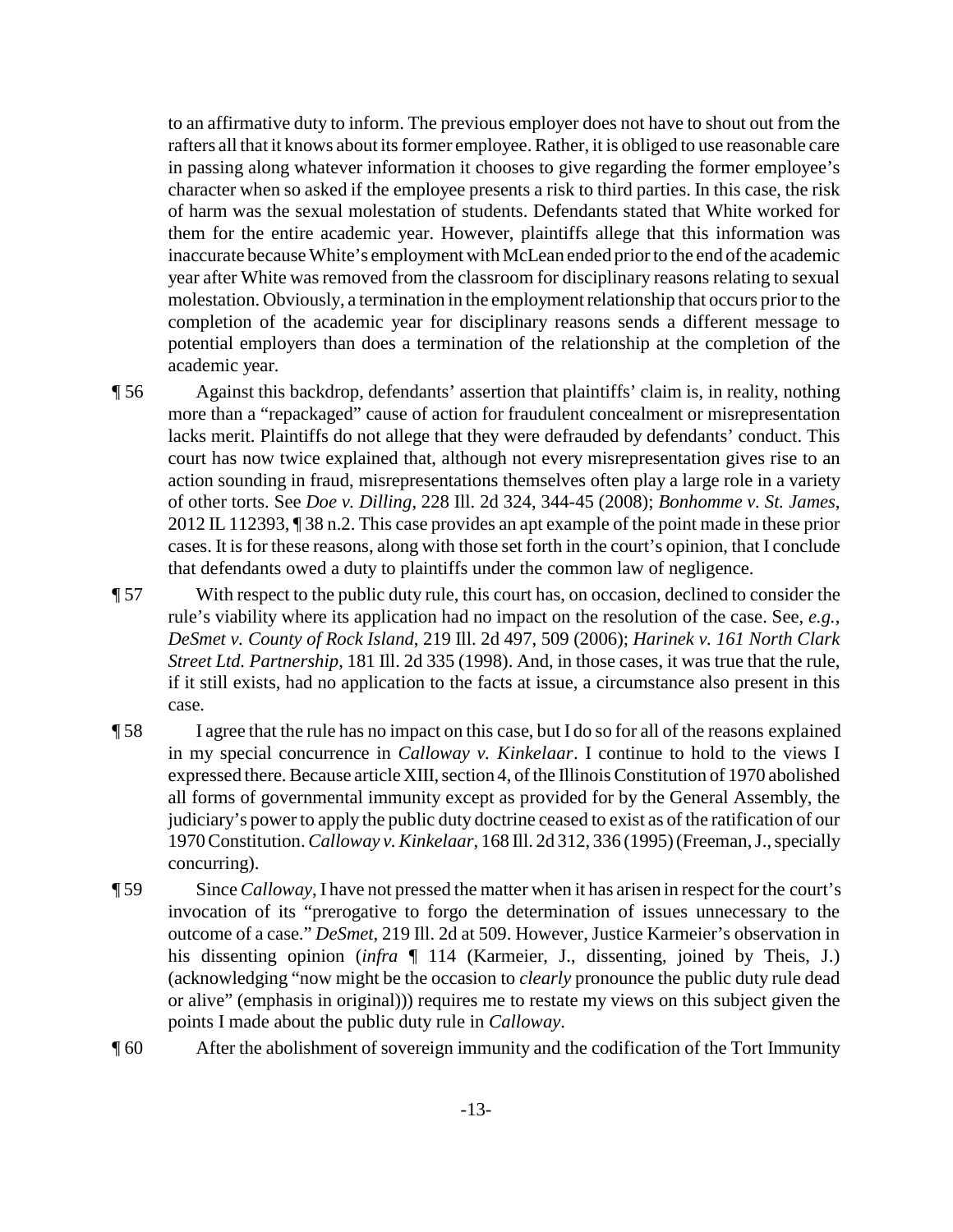Act, the public duty doctrine and its exception for special duties ceased to exist as legal bases to assess liability. Where the Tort Immunity Act is silent, a government entity might be liable for negligence. In determining whether a duty exists in any particular case where the Tort Immunity Act does not operate, the *considerations* that once drove operation of the public duty doctrine and the special duty exception may play a role in a court's duty analysis, but that is the extent of the continued viability of the doctrine and its exception.

¶ 61 Courts in other states have reached the same conclusion. For example, the Florida Supreme Court, in analyzing a similar contention under Florida law, recognized that the public duty rule "is a function of municipal sovereign immunity and not a traditional negligence concept which has meaning apart from the governmental setting." *Commercial Carrier Corp. v. Indian River County*, 371 So. 2d 1010, 1015 (Fla. 1979). As such, the court concluded that the rule's "efficacy is dependant of the continuing vitality of the doctrine of sovereign immunity." *Id.*In Florida, sovereign immunityno longer exists. *Id.* Forthat reason, the Florida Supreme Court found the public duty rule no longer valid. The New Mexico Supreme Court, in reaching the same conclusion, cited the growing trend in tort law against the continued vitality of the rule:

> "[T]he development in the law has been to abolish [the public duty rule] in those jurisdictions where the matter has been more recently considered or reconsidered. See *Ryan v. State*, 134 Ariz. 308, 656 P.2d 597 (1982) \*\*\*; *Adams v. State*[, 555 P.2d 235 (Alaska 1976)]; *Martinez v. City of Lakewood*[, 655 P.2d 1388 (Colo. App. 1982)]; *Commercial Carrier Corp. v. Indian River County*[, 371 So. 2d 1010 (Fla. 1979)] \*\*\*; *Wilson v. Nepstad*, 282 N.W.2d 664 (Iowa 1979); *Brennen v. City of Eugene*, 285 Or. 401, 591 P.2d 719 (1979); *Coffey v. City of Milwaukee*, 74 Wis. 2d 526, 247 N.W.2d 132 (1976). '[T]he trend in this area is toward liability. \*\*\*' [Citation.] Those courts have demonstrated a reasoned reluctance to apply a doctrine that results in a duty to none where there is a duty to all." *Schear v. Board of County Commissioners*, 687 P.2d 728, 731 (N.M. 1984).

See also *Natrona County v. Blake*, 81 P.3d 948, 954 (Wyo. 2003) (acknowledging the public duty rule was "in essence a form of sovereign immunity and viable when sovereign immunity was the rule. The legislature has abolished sovereign immunity in this area [thus] [t]he \*\*\* rule, if it ever was recognized in Wyoming, is no longer viable."). Given my previous views on this subject, in addition to the dissent's acknowledgment of it, I am hopeful that the issue can be addressed squarely in the future.

- ¶ 62 JUSTICE GARMAN, concurring in part and dissenting in part:
- ¶ 63 Analyzing this case under the principles of *Simpkins v. CSX Transportation, Inc.*, 2012 IL 110662, the majority correctly concludes that the defendant had a duty. In *Simpkins*, we held that a duty analysis begins with the threshold question of whether the defendant, by his alleged act or omission, contributed to a risk of harm to a particular plaintiff. If so, the court must weigh the four factors to determine whether a duty ran from the defendant to the plaintiff. *Simpkins*, 2012 IL 110662, ¶ 21. We also recognized that a duty may exist when one of the four special relationships exists between the parties. *Simpkins*, 2012 IL 110662,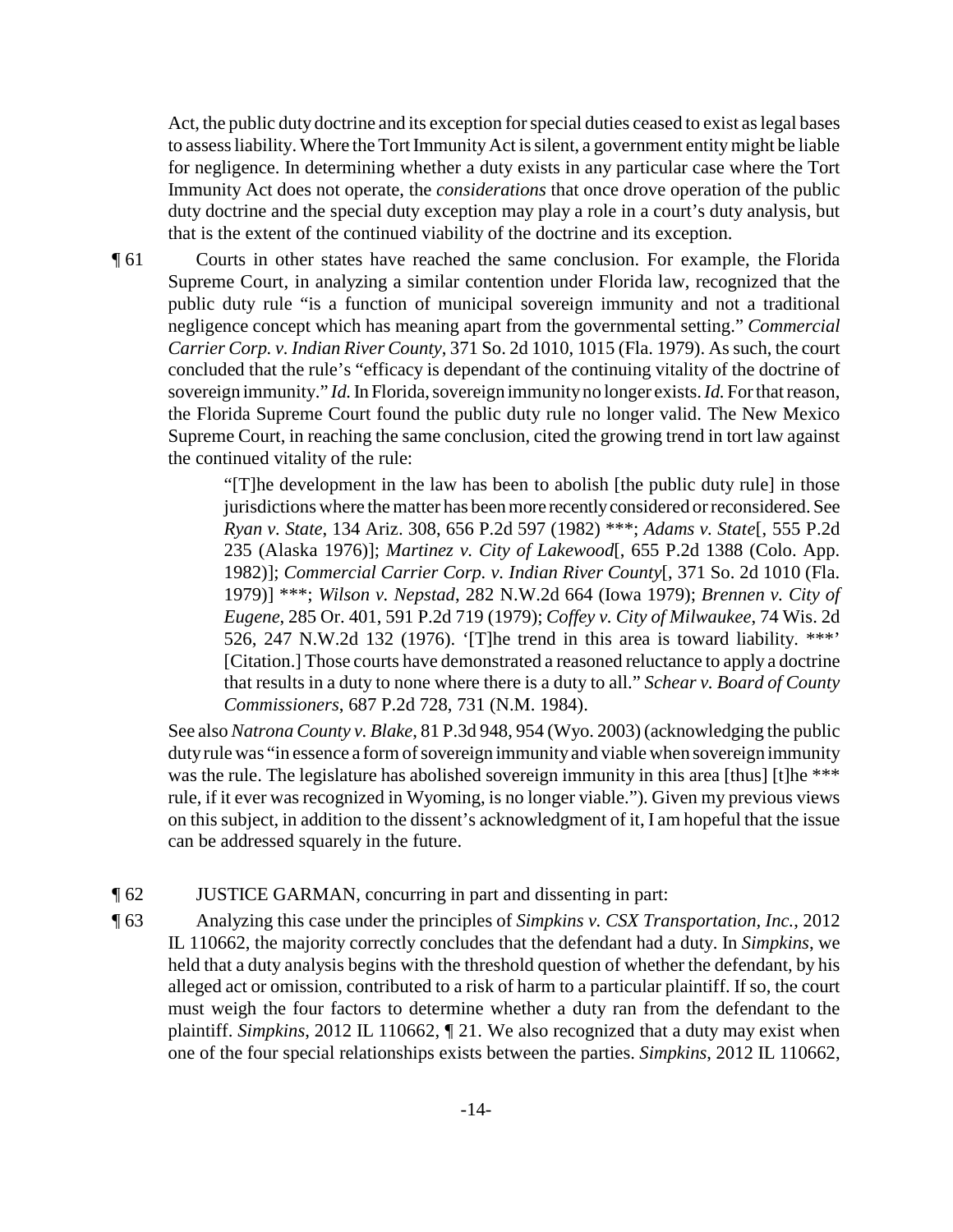¶ 20.

¶ 64 I agree with the majority that a duty of ordinary care arose under the circumstances alleged by the plaintiffs. Such a duty would arise only when several circumstances are present: (1) an inquiry is received from a potential employer, (2) the former employer knows or has reason to know that the former employee who is the subject of the inquiry engaged in the sexual molestation of a child while he was employed there in a position that put him in contact with children, and (3) the former employee is being considered for another position that would again put him in contact with children. These circumstances, rather than any conduct by defendants, inform the duty analysis. The alleged tortious conduct constitutes the alleged breach of the duty. Whatever information defendants provided or Urbana relied on, the elements of breach and causation are not yet at issue.

¶ 65 However, I write separately because I believe the majority's discussion of section 2-210 of the Tort Immunity Act (745 ILCS 10/2-210 (West 2010)) is both premature and inadequate. The majority opinion briefly addresses the possible application of section 2-210 of the Tort Immunity Act (the Act) to plaintiffs' claims and finds that section 2-210 is not applicable because the language of the section excludes willful and wanton conduct from tort immunity. However, I believe the court should not address this argument, as it was mentioned only in a footnote in one of the briefs. Section 2-210 was not raised as an affirmative defense by defendants in their motions to dismiss in the circuit court. The motions to dismiss cited various other provisions of the Act, but not section 2-210, and therefore anything this court has to say about section 2-210 would be premature. This case will be remanded to the circuit court as a result of the court's resolution of the duty issue. The parties may amend their pleadings. Defendants may raise an immunity defense based on section 2-210. The question will be addressed in due course and, if it reaches this court, will have the benefit of fully developed arguments by the parties, both at the circuit court and appellate court levels. This court should be reluctant to reach out beyond the scope of the instant appeal to decide a potentially dispositive issue without such developed arguments made by the parties. Therefore, I would find any substantive discussion by the court of section 2-210's applicability to be premature.

- ¶ 66 However, if section 2-210 is to be addressed, a complete and thorough analysis is warranted. The majority describes the allegedly tortious conduct as a willful and wanton misrepresentation. Therefore, the possibility exists that section 2-210, which specifically applies to negligent misrepresentation, might apply to immunize defendants from plaintiffs' claims.
- ¶ 67 Prior to this court's decision in *Molitor v. Kaneland Community Unit District No. 302*, 18 Ill. 2d 11 (1959), governmental entities were immune from tort liability under the doctrine of sovereign immunity. *DeSmet v. County of Rock Island*, 219 Ill. 2d 497, 505 (2006). *Molitor* abolished sovereign immunity and in response the legislature enacted the Local Governmental and Governmental Employees Tort Immunity Act in 1965. *DeSmet*, 219 Ill. 2d at 505. The ratification of the Illinois Constitution in 1970 validated both *Molitor* and the Act, and article XIII, section 4, of the Illinois Constitution made the legislature the ultimate authority in determining when local units of government are immune from liability. *DeSmet*, 219 Ill. 2d at 506.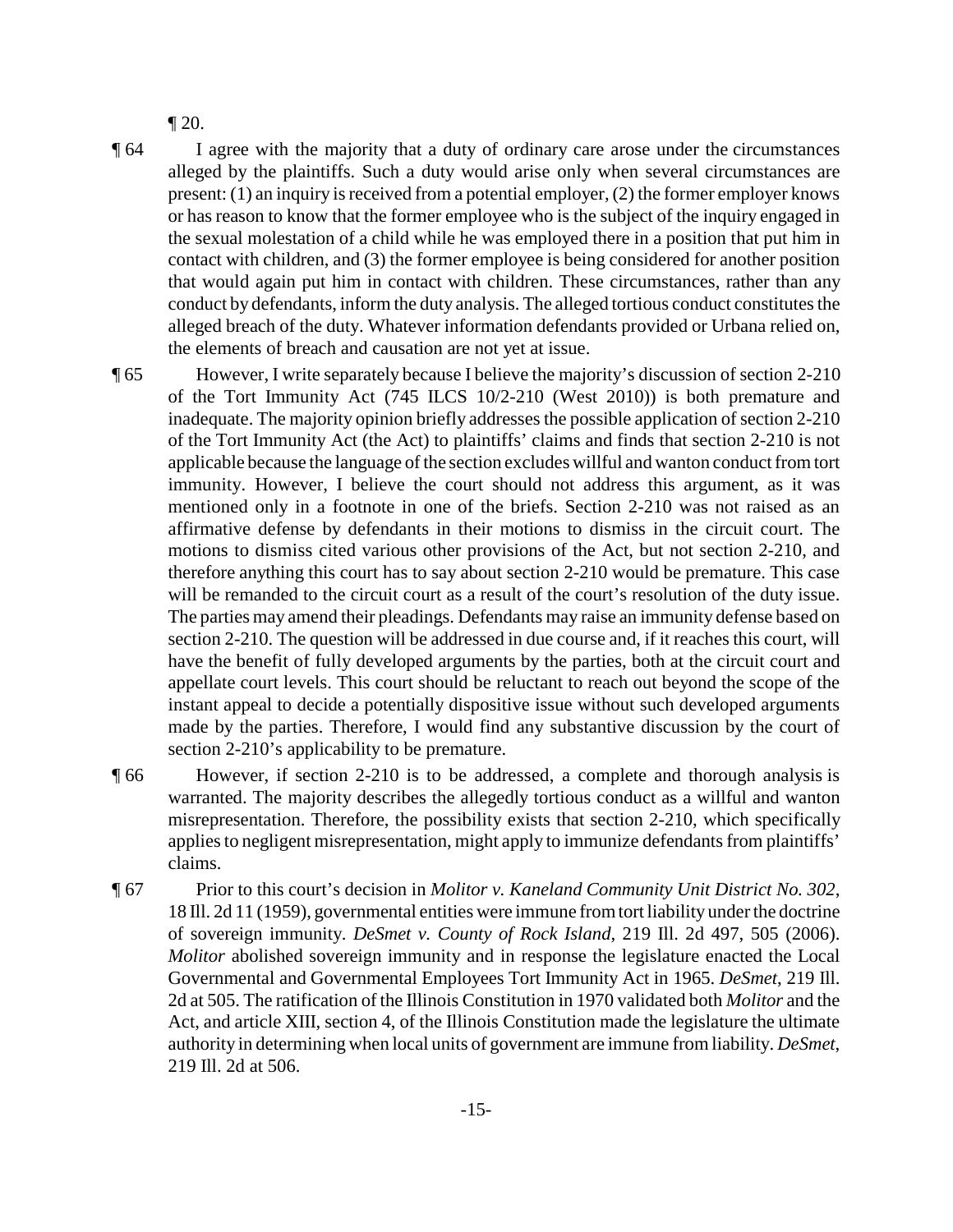- ¶ 68 "[T]he purpose of the Act is to protect local public entities and public employees from liability arising from the operation of government." *DeSmet*, 219 Ill. 2d at 505. However, because the Act was enacted in derogation of the common law, it must be strictly construed against the public entities involved. *Van Meter v. Darien Park District*, 207 Ill. 2d 359, 380 (2003). Thus, municipalities are liable in tort to the same extent as private parties unless a specific provision of the Act applies. *Van Meter*, 207 Ill. 2d at 368-69.
- ¶ 69 The provisions of the Act differ in the degree of immunity they provide to the government.Some provisions expresslyexclude willful and wanton conduct from immunity. See, *e.g.*, 745 ILCS 10/4-105 (West 2010) ("Neither a local public entity nor a public employee is liable for injury proximately caused by the failure of the employee to furnish or obtain medical care for a prisoner in his custody; but this Section shall not apply where the employee, acting within the scope of his employment, knows from his observation of conditions that the prisoner is in need of immediate medical care and, through willful and wanton conduct, fails to take reasonable action to summon medical care."). Other provisions clearly provide blanket immunity for all conduct by immunizing liability for any injury, without exception. See, *e.g.*, 745 ILCS 10/4-106(b) (West 2010) ("Neither a local public entity nor a public employee is liable for: Any injury inflicted by an escaped or escaping prisoner."); *Ries v. City of Chicago*, 242 Ill. 2d 205, 227 (2011).
- ¶ 70 There is a third category of provisions, however, that does not fall into either of the types listed above: a provision that does not immunize liability for "any injury," makes no mention at all of willful and wanton conduct, and contains a modifying term such as "negligent" in describing the conduct to be immunized. See, *e.g.*, 745 ILCS 10/2-207 (West 2010) ("A public employee is not liable for an injury caused by his failure to make an inspection, or by reason of making an inadequate or negligent inspection, of any property, other than that of the local public entity employing him, for the purpose of determining whether the property complies with or violates any enactment or contains or constitutes a hazard to health or safety."). When such wording is used, one could read the provisions as immunizing only negligent conduct, thereby implying an exception for willful and wanton conduct. This is a question of statutory interpretation to be decided as a matter of law. *Adames v. Sheahan*, 233 Ill. 2d 276, 308 (2009).
- ¶ 71 The provision at issue in this case, section 2-210, is just such a provision. Section 2-210 states: "A public employee acting in the scope of his employment is not liable for an injury caused by his negligent misrepresentation or the provision of information either orally, in writing, by computer or any other electronic transmission, or in a book or other form of library material." 745 ILCS 10/2-210 (West 2010).
- ¶ 72 Our earlier case law, specifically *Doe v. Calumet City*, held that section 2-202 of the Act provided a willful and wanton exception to the immunities otherwise provided by the Act. *Doe v. Calumet City*, 161 Ill. 2d 374 (1994). Section 2-202 states that "[a] public employee is not liable for his act or omission in the execution or enforcement of any law unless such act or omission constitutes willful and wanton conduct." 745 ILCS 10/2-202 (West 2010). In *Doe*, this court held that, by invoking section 2-202, plaintiffs could escape any statutory immunities granted municipalities and their employees by proving willful and wanton conduct. *Doe*, 161 Ill. 2d at 389-90. Section 2-202's exception for willful and wanton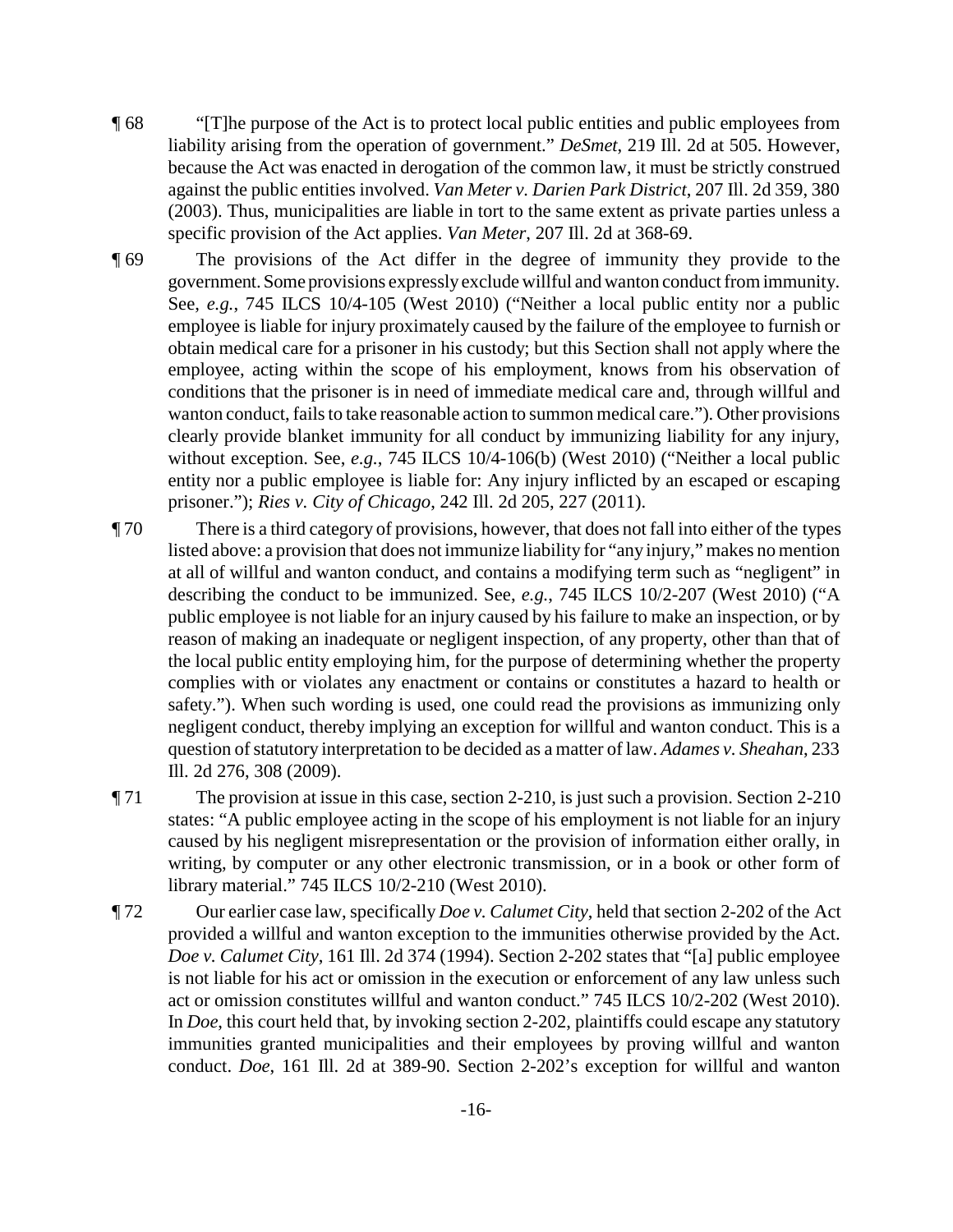conduct prevailed over the blanket immunities of sections 4-102 and 4-107.

¶ 73 In *Ries*, we noted that while "*Doe* held section 2-202 provided a general willful and wanton exception to the immunities provided by the Act and rejected those decisions that held that blanket immunities provided by individual sections of the Act prevail over section 2-202," subsequent cases "held that if a section of the Tort Immunity Act [did] not provide for a willful and wanton exception, then none exist[ed]." *Ries*, 242 Ill. 2d at 226-27. Stating that it was time for this court to acknowledge the obvious, we held that *Doe* was "no longer good law" and that "we will not read a willful and wanton exception into section 4-106(b)." *Ries*, 242 Ill. 2d at 227. In other words, if a section of the Act does not expressly provide an exception to immunity for willful and wanton conduct, then none exists. *Ries*, 242 Ill. 2d at 227. In light of *Ries*, willful and wanton conduct does not provide a general exception to the otherwise blanket, absolute immunities found throughout the Act. See Michael D. Bersani, *The Demise of the General Willful and Wanton Exception to the Tort Immunity Act*, 99 Ill. B.J. 348, 370 (2011).

¶ 74 The majority cites this court's decision in *Barnett v. Zion Park District*, 171 Ill. 2d 378 (1996), for the proposition that section 2-210 "unambiguously" does not immunize willful and wanton conduct. The majority writes that:

> "[A]s *Barnett* makes clear, the legislature may provide an express exception for willful and wanton conduct in one of two ways. It may do so positively, by stating expressly that the immunity provided does not extend to conduct that is willful or wanton. See, *e.g.*, 745 ILCS 10/2-202 (West 2010) ('A public employee is not liable for his act or omission in the execution or enforcement of any law unless such act or omission constitutes willful and wanton conduct.'). Or, it may do so negatively, by stating expresslythat the provided immunityapplies onlyto conduct that is negligent. Such is the case with section 2-210, and this accounts for its inclusion in *Barnett*'s inventory of tort immunity provisions that unambiguously limit an immunity to cover only negligence. *Barnett*, 171 Ill. 2d at 391." *Supra* ¶ 44.

¶ 75 *Barnett* concerned whether a prior version of section 3-108(b) of the Act immunized willful and wanton conduct. The old section at issue in *Barnett* stated:

> "(a) Except as otherwise provided by this Act and subject to subdivision (b) neither a local public entity nor a public employee is liable for an injury caused by a failure to supervise an activity on or the use of any public property.

> (b) Where a local public entity or public employee designates a part of public property to be used for purposes of swimming and establishes and designates by notice posted upon the premises the hours for such use, the entity or public employee is liable only for an injury proximately caused by its failure to provide supervision during the said hours posted." 745 ILCS  $10/3$ -108 (West 1992).<sup>8</sup>

-17-

<sup>&</sup>lt;sup>8</sup>The current version of section 3-108 states:

<sup>&</sup>quot;(a) Except as otherwise provided in this Act, neither a local public entity nor a public employee who undertakes to supervise an activity on or the use of any public property is liable for an injury unless the local public entity or public employee is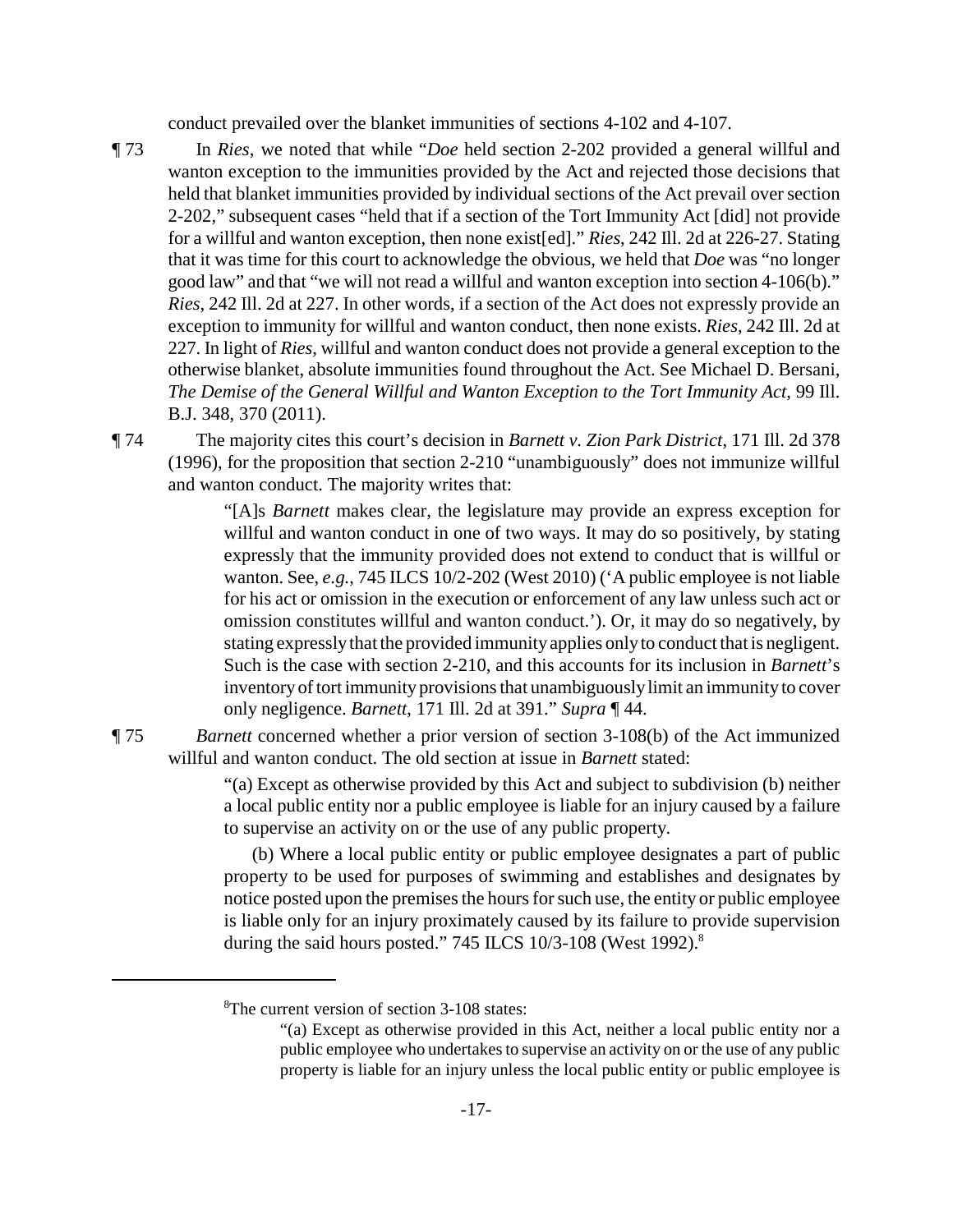¶ 76 The plaintiff argued that section 3-108 did not establish unconditional immunity, but rather provided an exception for willful and wanton conduct when read in conjunction with section 2-202. This court rejected that argument, finding that section 2-202 was not a general exception to all the other immunities established by the Act, and that section 2-202 provided immunity only where the public employee was negligent while actually engaged in the execution or enforcement of a law, which was not the situation in *Barnett*. *Barnett*, 171 Ill. 2d at 390-91. The plaintiff also argued that, section 2-202 aside, the Act itself generally does not establish unconditional immunity, but rather provided a general exception for willful and wanton conduct. The court rejected that argument as well, writing:

> "The plain language of section 3-108 is unambiguous. That provision does not contain an immunity exception for willful and wanton misconduct. Where the legislature has chosen to limit an immunity to cover only negligence, it has unambiguously done so. See 745 ILCS 10/2-202, 2-210, 3-106, 3-109(c)(2), 4-105, 5-103(b), 5-106 (West 1992). Since the legislature omitted such a limitation from the plain language of section 3-108, then the legislature must have intended to immunize liability for both negligence and willful and wanton misconduct. [Citations.]" *Barnett*, 171 Ill. 2d at 391-92.

¶ 77 That is the extent of the *Barnett* court's analysis of the matter. There is no mention of "positive" or "negative" exclusions of willful and wanton conduct. In what amounts to *dicta*, *Barnett* provided a string citation using the signal "See" that listed various subsections as examples of where the legislature had "unambiguously" "chosen to limit an immunity to cover only negligence." *Barnett*, 171 Ill. 2d at 391-92. There was no discussion of the individual sections cited or of the "negative" way in which the legislature could exclude willful and wanton conduct where the actual text of the section makes no mention of such conduct, but rather refers to the immunized conduct as "negligent." Instead, upon a reading of the various sections listed, it becomes clear that section 2-210 alone might qualify for the "negative" category. All of the other sections listed (sections  $2-202$ ,  $3-106$ ,  $3-109(c)(2)$ ,  $4-$ 105, 5-103(b), and 5-106) contain in their text express exclusion of immunity for willful and wanton conduct and would thus fall into the first type of Act provision that expressly excludes willful and wanton conduct from immunity. While one could argue that the court in *Barnett* implicitly or indirectly endorsed a "negative" or implied exclusion of willful and wanton conduct, the opinion does not directly confront the issue of whether labeling immunized conduct as negligent necessarily excludes willful and wanton conduct from

guilty of willful and wanton conduct in its supervision proximately causing such injury.

<sup>(</sup>b) Except as otherwise provided in this Act, neither a local public entity nor a public employee is liable for an injury caused by a failure to supervise an activity on or the use of any public property unless the employee or the local public entity has a duty to provide supervision imposed by common law, statute, ordinance, code or regulation and the local public entity or public employee is guilty of willful and wanton conduct in its failure to provide supervision proximately causing such injury." 745 ILCS 10/3-108 (West 2010).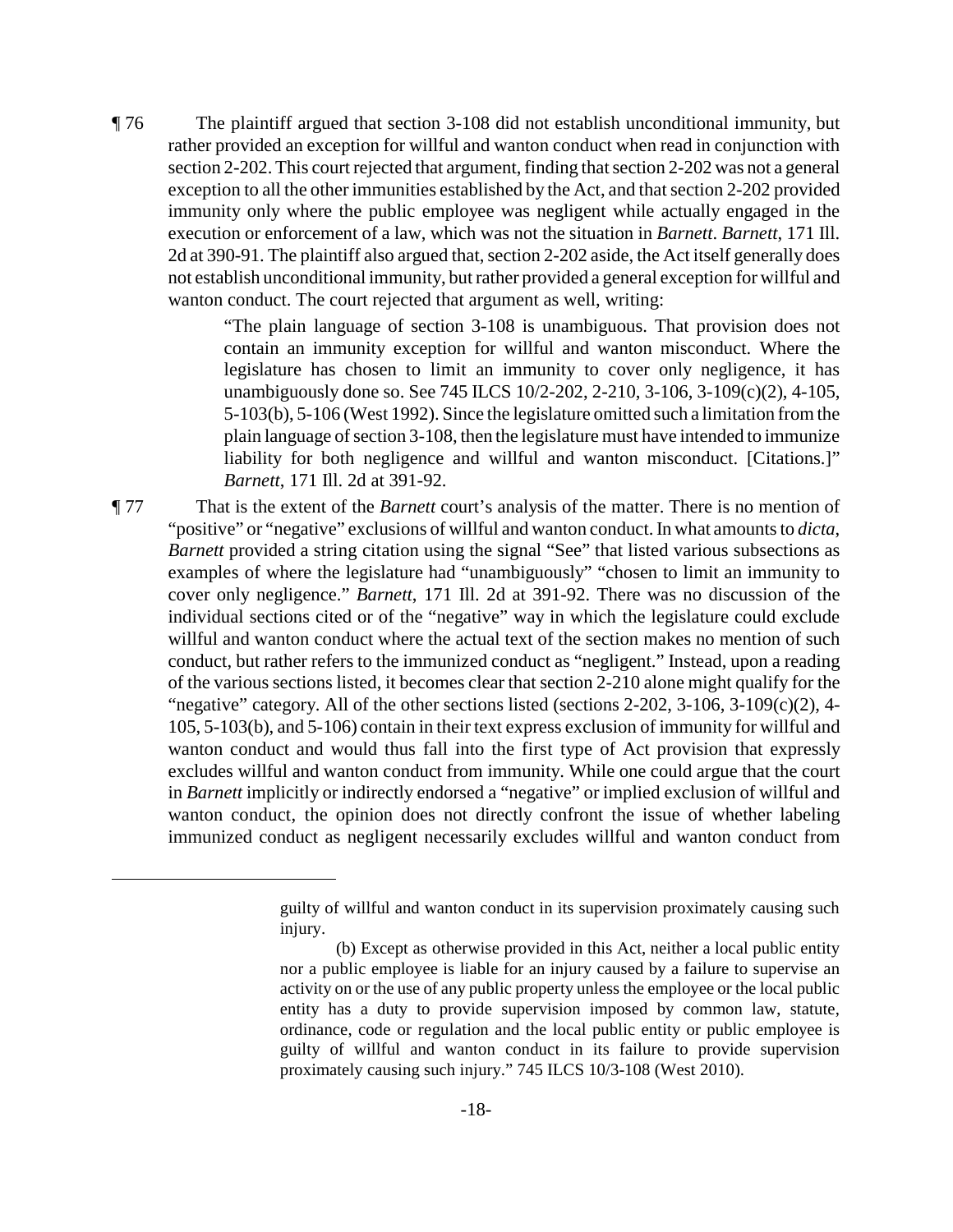immunitywhere there is no mention in the section's text of such conduct. Further, there were no other sections falling into the negative category, such as section 2-207, listed. Section 2- 207 at the time contained the same language it does today. The "See" *dicta* string cite in *Barnett* was by no means an exhaustive list.

¶ 78 Our appellate court, however, has directly addressed whether describing immunized conduct as negligent automatically excluded willful and wanton conduct from immunity. In *Ware v. City of Chicago*, 375 Ill. App. 3d 574, 582 (2007), the appellate court had to decide whether section 2-207 of the Act immunized alleged willful and wanton acts in the context of a porch collapse in Chicago. Section 2-207 states:

> "A public employee is not liable for an injury caused by his failure to make an inspection, or by reason of making an inadequate or negligent inspection, of any property, other than that of the local public entity employing him, for the purpose of determining whether the property complies with or violates any enactment or contains or constitutes a hazard to health or safety." 745 ILCS 10/2-207 (West 2010).

¶ 79 In finding that section 2-207 gave the city blanket immunity, even for willful and wanton conduct, the court wrote:

> "Plaintiffs argue that sections 2-105 and 2-207 expressly immunize only negligent conduct and therefore the conduct alleged in their complaint, willful and wanton, is not protected. We are reminded that the legislature has sole authority to extend, limit, and condition existing immunities. See *DeSmet*, 219 Ill. 2d at 510. Indeed, the supreme court cautioned that the plain language of an immunity demonstrates the legislature's intent, such that the legislature will unambiguously immunize negligent conduct, but not willful and wanton conduct, where intended. *DeSmet*, 219 Ill. 2d at 514; *Village of Bloomingdale*, 196 Ill. 2d at 491. When no such express exception for willful and wanton conduct appears in the provision, the supreme court has concluded that the legislature intended to provide unqualified immunity. *DeSmet*, 219 Ill. 2d at 514; *Village of Bloomingdale*, 196 Ill. 2d at 491. In support of their argument, plaintiffs erroneously read 'negligent inspection' out of context and fail to acknowledge that no express exception for willful and wanton conduct appears in the language of section 2-105 or 2-207 of the Tort Immunity Act. *DeSmet*, 219 Ill. 2d at 510. Accordingly, despite plaintiffs' contention that the City engaged in willful and wanton conduct, those provisions applicable to the instant case, including sections 2-103 and 2-205 of the Tort Immunity Act, immunize the City from liability under the circumstances." *Ware*, 375 Ill. App. 3d at 582-83.

¶ 80 The *Ware* decision was cited with approval by this court in *Ries.* See *Ries*, 242 Ill. 2d at 221 ("The appellate court applied the same reasoning in *Ware v. City of Chicago*, 375 Ill. App. 3d 574 (2007), to conclude that sections 2-105 [citation] and 2-207 [citation] of the Tort Immunity Act \*\*\* prevailed over section 2-202. Sections 2-105 and 2-207 do not contain exceptions for willful and wanton misconduct, and thus the plaintiffs could not rely on section 2-202's exception for willful and wanton misconduct when sections 2-105 and 2- 207 were applicable."). A recent First District case, *Hess v. Flores*, 408 Ill. App. 3d 631 (2011), reaffirmed *Ware* and found that "sections 2-105 and 2-207 grant the City immunity

-19-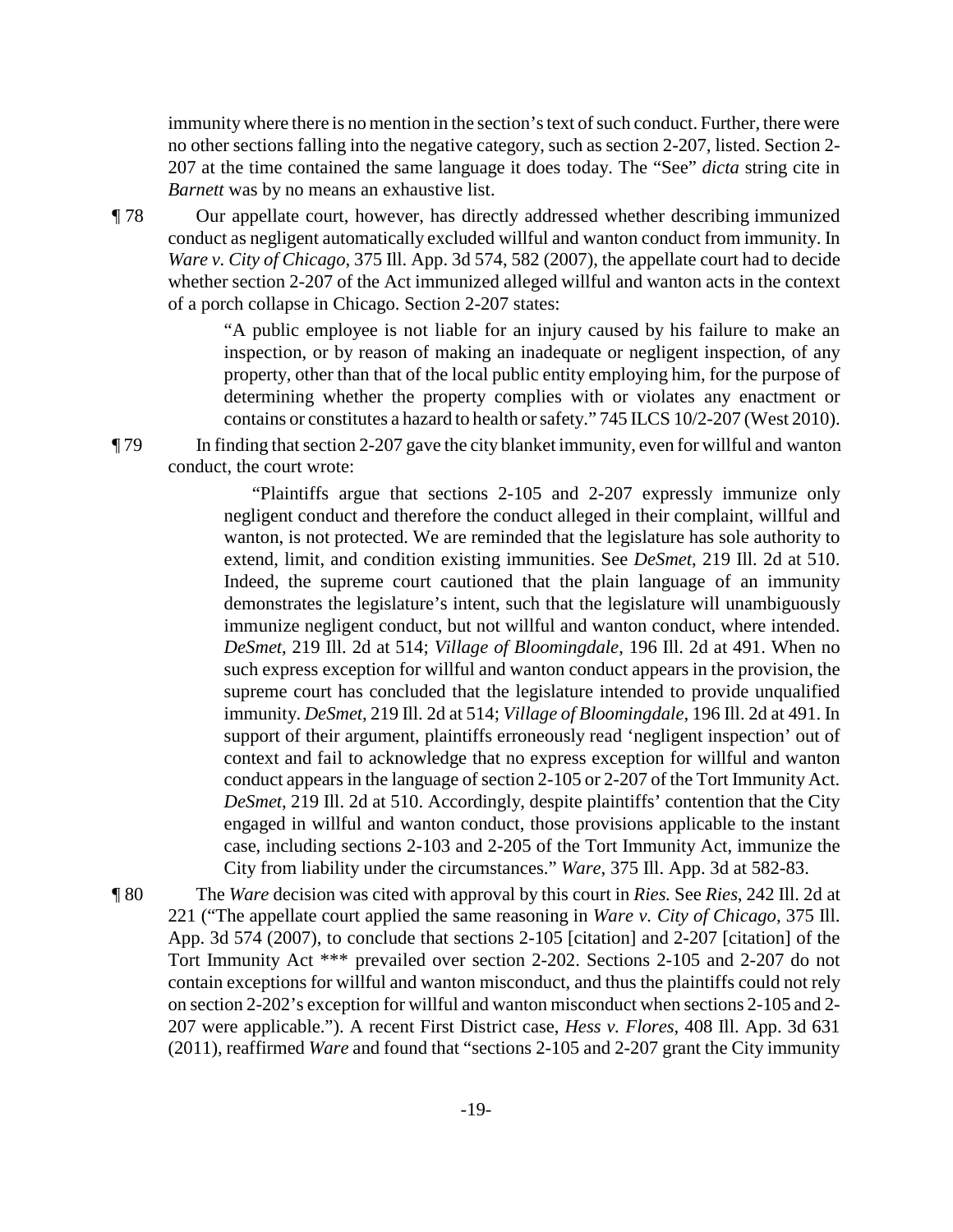for allegations of willful and wanton conduct." *Hess*, 408 Ill. App. 3d at 647.

- ¶ 81 In this case, section 2-210 falls into that above described third-category: the immunized conduct is "negligent misrepresentation" or "provision of information" and there is no mention in the text of "willful and wanton" conduct.
- ¶ 82 This court has repeatedly held over the previous decade that if a provision of the Act does not contain an exception for willful and wanton conduct, then no such exception exists. *Ries*, 242 Ill. 2d at 227; *Village of Bloomingdale v. CDG Enterprises, Inc.*, 196 Ill. 2d 484, 491-94 (2001); *Harinek v. 161 North Clark Street Ltd. Partnership*, 181 Ill. 2d 335, 347 (1998); *In re Chicago Flood Litigation*, 176 Ill. 2d 179, 196 (1997); *Barnett*, 171 Ill. 2d at 391. Where the legislature has chosen to limit an immunity to cover only negligence, it has *unambiguously* done so. *Barnett*, 171 Ill. 2d at 391. Exceptions for willful and wanton conduct may not be read into the Act provisions that do not contain them. *Ries*, 242 Ill. 2d at 225. That is exactly what the majority is doing here through its "negative" reading of the provision.
- ¶ 83 Numerous provisions in the Act that contain language to the effect that the defendant is "entitled to immunity unless such act constitutes willful and wanton conduct." There are far fewer sections, such as sections 2-207 and 2-210, that describe immunized conduct as "negligent." Following *Barnett*, the legislature amended section 3-108 to immunize public entities and employees from liability for supervising activities on public property "unless the local public entity or public employee is guilty of willful and wanton conduct in its supervision." 745 ILCS 10/3-108(a) (West 2010). The legislature did not amend the provision to read "negligent supervision." Instead, so as to be *unambiguous* that willful and wanton conduct was not immunized, it inserted into the text the specific words "willful and wanton conduct" so that there would be no confusion that such conduct was not entitled to immunity under the Act.
- ¶ 84 Further evidence in support of the legislature's intent is found in section 5-106. Section 5-106 states:

"Except for willful or wanton conduct, neither a local public entity, nor a public employee acting within the scope of his employment, is liable for an injury caused by the negligent operation of a motor vehicle or firefighting or rescue equipment, when responding to an emergency call, including transportation of a person to a medical facility." 745 ILCS 10/5-106 (West 2010).

- ¶ 85 This provision clearly identifies the immunized conduct as "negligent," yet it also contains an explicit exception for willful or wanton conduct. Under a negative reading, the description of the immunized conduct as "negligent" should have been enough to indicate that *only* negligent conduct, not willful or wanton conduct, was immunized. The legislature did not do that, however. Rather, so as to be unambiguously clear as to what conduct was immunized, the legislature explicitly stated in the text of the provision that willful or wanton conduct was not covered.
- ¶ 86 Further, under the definitions section of the Act, willful and wanton is defined thusly:

"[A] course of action which shows an actual or deliberate intention to cause harm or which, if not intentional, shows an utter indifference to or conscious disregard for the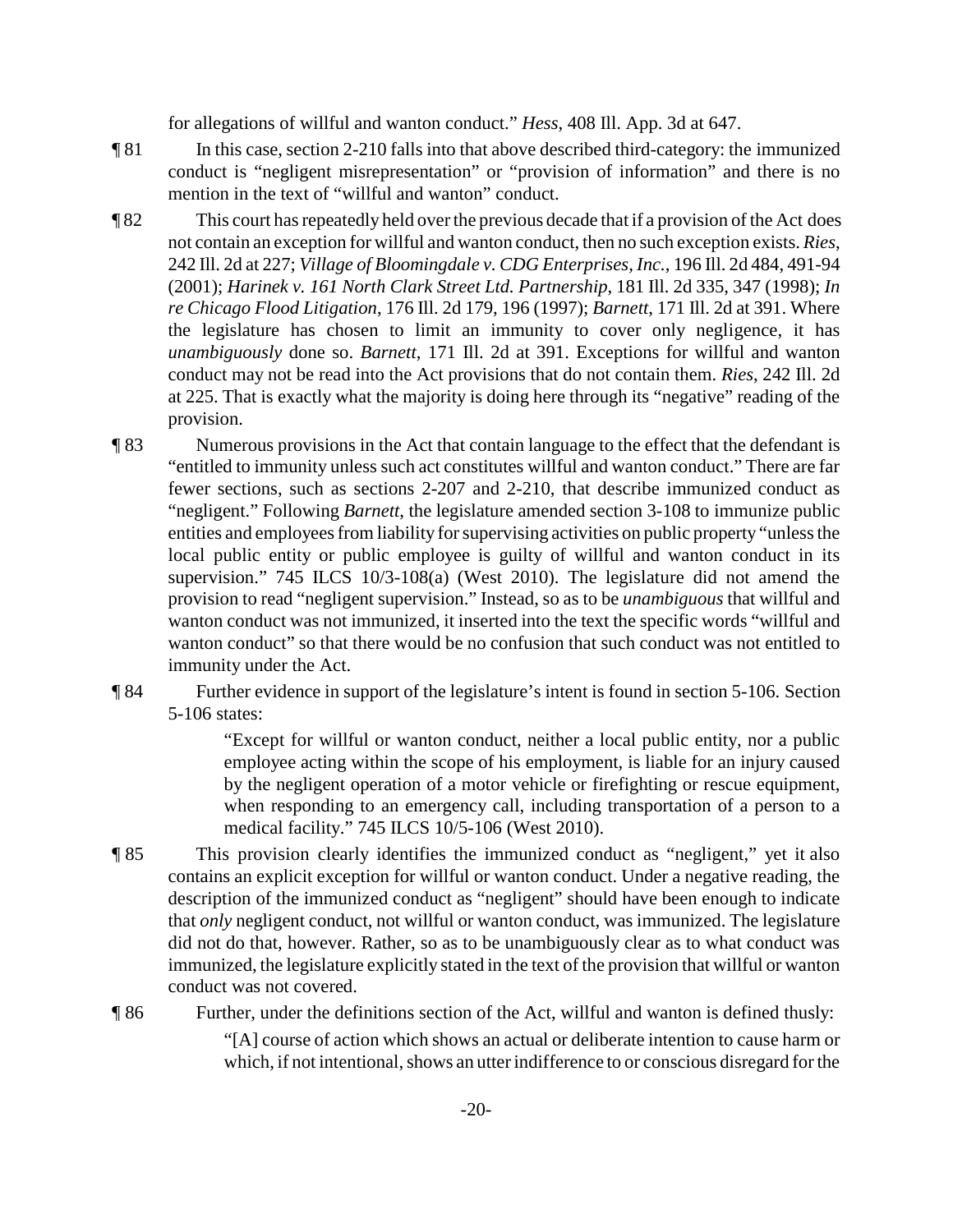safety of others or their property. This definition shall apply in any case where a 'willful and wanton' exception is incorporated into any immunity under this Act." 745 ILCS 10/1-210 (West 2010).

- ¶ 87 The legislature's use, in the last sentence of section 1-210, of the words "where a 'willful and wanton' exception is incorporated into any immunity under this Act," shows that when it means to exclude willful and wanton conduct from immunity, it explicitly says so. The willful and wanton definition does not say "and this definition shall also apply where the legislature extends immunity only to negligent conduct." Rather, the definition makes clear that it applies where the legislature has specifically incorporated an exception for willful and wanton conduct into the text of an act provision. The definitions in the Act are "the law" and must be applied like any other section of the Act. "It is well established that when a statute defines the terms it uses, those terms must be construed according to the definitions contained in the act." *State Farm Mutual Automobile Insurance Co. v. Universal Underwriters Group*, 182 Ill. 2d 240, 244 (1998).
- ¶ 88 Section 2-210 is very similar to section 2-207, which was at issue in the *Ware* and *Hess* cases. I find the analysis of our appellate court in *Ware* to be persuasive. As with section 2- 207, Iwould find that the majority has read "negligent misrepresentation" out of context, and has failed to acknowledge that no express exemption for willful and wanton conduct appears in the language for section 2-210 of the Act. See *Ware*, 375 Ill. App. 3d at 583. When no such express exception for willful and wanton conduct appears in the provision, I would conclude that the legislature intended to provide unqualified immunity. *DeSmet*, 219 Ill. 2d at 514.
- ¶ 89 Section 2-210 is also comparable to another Act provision, section 2-106, which states: "A local public entity is not liable for an injury caused by an oral promise or misrepresentation of its employee, whether or not such promise or misrepresentation is negligent or intentional." 745 ILCS 10/2-106 (West 2010).
- ¶ 90 While section 2-106 is concerned with public entities and addresses only *oral*, not written, misrepresentations, it is still persuasive evidence that the legislature intended for the immunity to cover both negligent and willful and wanton misrepresentations. It makes no sense for the legislature to provide broader protection to a public entity for a misrepresentation than it provides to that entity's employee, who is acting in the scope of his employment, for essentially the same conduct. Accordingly, in this instance I would find the legislature intended section 2-210 to provide unqualified immunity for even a willful and wanton misrepresentation.
- ¶ 91 However, even if the majority is correct and the use of "negligent" in a section of the Act excludes willful and wanton misrepresentation from immunity, section 2-210 also contains immunity for the "provision of information." Arguably, the conduct at issue more closely resembles "provision of information" than any sort of "negligent misrepresentation." *Supra* ¶¶ 6-8. The conduct at issue was defendant's provision of information to Urbana regarding White's employment. Section 2-210 of the Act immunizes a public employee acting in the scope of his employment for an injury caused by his negligent misrepresentation *or the provision of information* either orally, in writing, by computer or any other form of library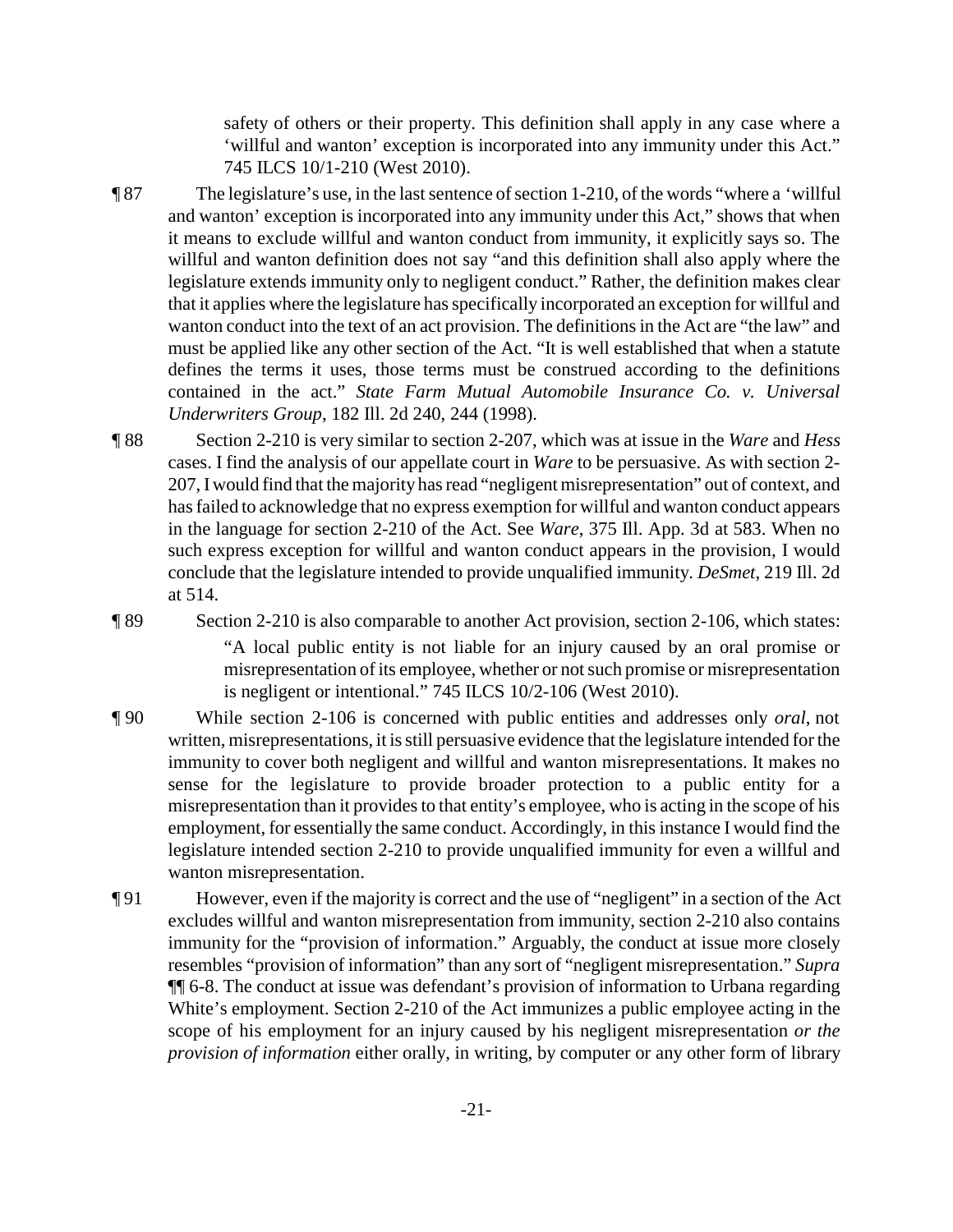material. 745 ILCS 10/2-210 (West 2010). The question then becomes whether the word "negligent" modifies *only* misrepresentation or both misrepresentation and "provision of information." If the only conduct in section 2-210 that "negligent" refers to is misrepresentation, then if the conduct at issue is simply "provision of information," blanket immunity applies and willful and wanton provision of information would be immunized.

- ¶ 92 The primary objective in statutory interpretation is to give effect to the intent of the legislature, and the most reliable indicator of the legislature's intent is the language of the statute, given its plain and ordinary meaning. *Gardner v. Mullins*, 234 Ill. 2d 503, 511 (2009). When determining a statute's meaning, the statute should be read as a whole, with all relevant parts considered. *Gardner*, 234 Ill. 2d at 511. Further, as noted above, when interpreting a provision of the Tort Immunity Act, because the Act is in derogation of common law, it should be strictly construed against the governmental entity claiming immunity. *Van Meter*, 207 Ill. 2d at 380.
- ¶ 93 Here, the use of "or" clearly indicates "negligent misrepresentation" and "the provision of information" are meant as two separate courses of conduct. It should be noted that "negligent misrepresentation" is a term of art referring to a specific theory of tort liability. For example, if one were to write "negligent misrepresentation or fraud," the adjective "negligent" would not be seen to modify the noun "fraud."
- ¶ 94 In this case, "or" is more properly construed in its disjunctive, rather than conjunctive, sense, because the use of "or," in its ordinary sense, "marks an alternative indicating the various members of the sentence which it connects are to be taken separately." *People v. Frieberg*, 147 Ill. 2d 326, 349 (1992). If the legislature intended for "negligent" to modify both "misrepresentation" and "provision of information" it would have included the term "negligent" immediately before "provision of information." To read the section in any other way would invite confusion. Therefore, if the conduct at issue is provision of information, then there is no "negligent" modifier relating to the conduct.
- ¶ 95 Thus, if the alleged tortious conduct at issue is defendants' provision of information to Urbana, then such conduct may be fully immunized under the Act, whether it be negligent or willful and wanton. As the legislature chose not to qualify immunity for "provision of information" with either the modifying term "negligent" or byexcluding "willful and wanton provision of information," conduct falling under that section of the Act may be accorded blanket immunity.
- ¶ 96 Further, section 2-107 of the Act provides blanket immunity to public entities for the provision of information. Section 2-107 states:

"A local public entity is not liable for injury caused by any action of its employees that is libelous or slanderous or for the provision of information either orally, in writing, by computer or any other electronic transmission, or in a book or other form of library material." 745 ILCS 10/2-107 (West 2010).

¶ 97 This is a clear statement of absolute immunity for public entities for the provision of information that results in an injury. The immunity granted is unqualified and would certainly apply to willful and wanton provisions of information. Read in conjunction with section 2-210, the legislature has clearly intended to provide blanket immunity to public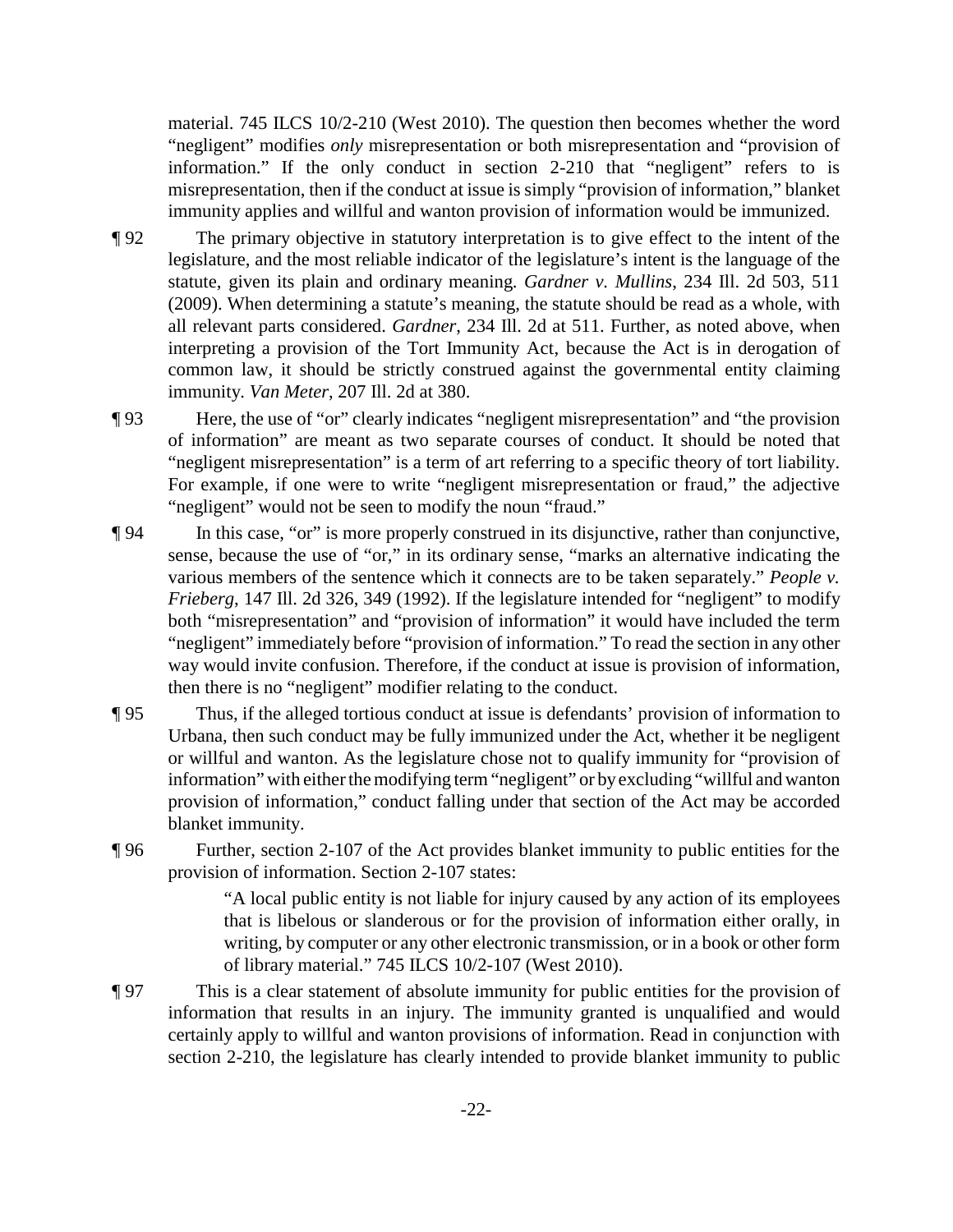entities and their employees (acting within the scope of their employment) for the provision of information that results in an injury.

¶ 98 In sum, I would find the discussion of section 2-210 of the Act to be premature. It is a mistake to decide an issue that has not been properly brought to us. It was not raised in the circuit court and was not fully briefed by the parties, whether at the appellate court or in this court. However, if the court does address the issue, I believe, based on my research and analysis, that there are good and viable arguments to be made that section 2-210 of the Act applies to this case. I would remand the case for repleading and allow for the parties to raise the application of section 2-210 so that the lower courts can determine whether it applies to bar the cause of action.

#### ¶ 99 JUSTICE KARMEIER, dissenting:

- ¶ 100 Today the majority has, in effect, judicially recognized a new cause of action. "Passing," as defined by the plaintiffs, is "a School District's conduct in passing a teacher who is known to have committed teacher-on-student sexual harassment and/or sexual grooming and/or sexual abuse to another School District without reporting, and while concealing[,] known prior teacher-on-student sexual harassment and/or sexual grooming and/or sexual abuse." The McLean Countydefendants may be liable in tort, according to the majority, even though: (1) defendants had no "affirmative" duty to warn Urbana of White's conduct; (2) defendants had no *common law* duty to report White's conduct to the authorities; and (3) there are no allegations that Urbana ever *asked* defendants whether there had been complaints about White's conduct, and defendants never *denied* that there had been complaints or abuse—material deficiencies in plaintiffs' pleadings that affect the requirements that they allege facts demonstrating a duty and a breach of that duty which proximately caused the plaintiffs' injuries. The majority has created this new cause of action on a framework of skeletal complaints that do not adequately state a cause of action, fabricating the cause out of whole cloth, while utilizing inadequate or incomplete analyses of several major issues. In the end, the majority reaches a decision which may well be popular, given the facts and circumstances of this case and a laudable desire to protect children, but one that is not wellgrounded, one that disregards pertinent statutory authority, and one that appears to do violence to precedent. Because I believe the majority's analyses of important issues in this case are deficient and otherwise incomplete, I must respectfully dissent.
- ¶ 101 The majority finds, without adequate analysis, or with no analysis at all: (1) that—without discussion of considerations overriding "waiver"—plaintiffs have "waived" the argument "that defendants' alleged violation of the Abused and Neglected Child Reporting Act (325 ILCS 5/1 *et seq.* (West 2010)) provides a separate basis for liability by implying a private cause of action" (*supra* ¶ 25 n.7); (2) that this case is not about fraudulent or negligent misrepresentation—a contrary finding would have subjected the outcome to the proscriptive holding of *Doe v. Dilling*, 228 Ill. 2d 324 (2008)—while in the end seemingly *accepting* plaintiffs' argument "that defendants'misrepresentation itself*is*the conduct giving rise to a duty in a cause of action for willful and wanton conduct" (emphasis added) (*supra* ¶ 29); (3) though defendants had no "affirmative" duty to warn Urbana of White's conduct,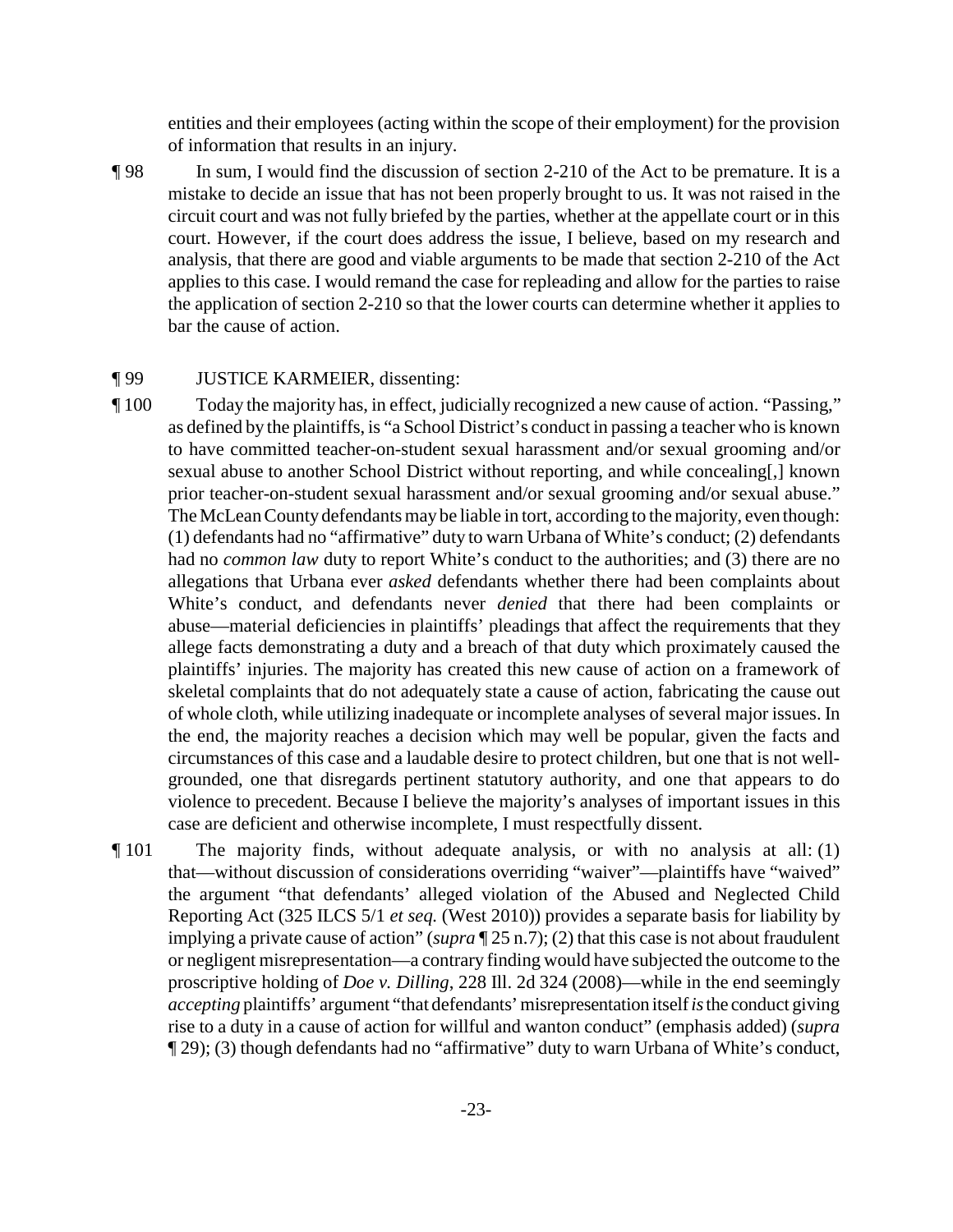nor a *common law*dutyto report White's conduct to the authorities, the judiciarymay impose a duty on the defendants to accurately report the precise number of days White did *not* work in McLean County, in response to an Urbana questionnaire *limited to that subject*, because an accurate accounting *might* have prompted Urbana to conduct the relevant hiring inquiry it apparently neglected; (4) that a discussion of the public duty rule is unnecessary simply because plaintiffs' attorneys did not couch their complaints in terms of a duty to "protect," terminology which would have highlighted the rule's potential application and suggested a basis for dismissal; (5) that section 2-204 of the Tort Immunity Act does not apply to the facts of this case, despite seemingly applicable language, and *no* mention therein of either "vicarious liability claims" or "liability based on *respondeat superior*," because courts whose decisions are not binding upon us have limited its application to those contexts. Iwill address the analysis of each issue in this order of presentation.

¶ 102 At the outset, I have to ask why we are *not* discussing the provisions of the Abused and Neglected Child Reporting Act (325 ILCS 5/1 *et seq.* (West 2010)), a comprehensive legislative enactment intended to "protect" children, like these plaintiffs, and one which addresses matters so integral to the questions before this court. Had the McLean County defendants simply complied with the Act's provisions, the alleged abuse in this case would not have occurred. White would not have gone on to teach elsewhere. The 2004 version of the Act would be applicable here, though I believe amendments to the Act are relevant insofar as they clarify the legislature's original intent. The Act imposes a statutory duty on school personnel to make a report to the Department of Children and Family Services when they have "reasonable cause to believe a child known to them in their professional or official capacity may be an abused child." 325 ILCS 5/4 (West 2004). A knowing and willful violation of section 4's reporting requirement constitutes a criminal offense. 325 ILCS 5/4 (West 2004). In addition to this long-standing statutory duty to report—which plaintiffs *repeatedly* allege the McLean County defendants violated—section 4 of the Act now addressesthe exchange of critical information between school districts. That section provides as follows:

> "[I]f an employee of a school district has made a report or caused a report to be made to the Department under this Act involving the conduct of a current or former employee of the school district and a request is made by another school district for the provision of information concerning the job performance or qualifications of the current or former employee because he or she is an applicant for employment with the requesting school district, the general superintendent of the school district to which the request is being made must disclose to the requesting school district the fact that an employee of the school district has made a report involving the conduct of the applicant or caused a report to be made to the Department, as required under this Act. Only the fact that an employee of the school district has made a report involving the conduct of the applicant or caused a report to be made to the Department may be disclosed \*\*\*." 325 ILCS 5/4 (West 2010).

¶ 103 Both the current and the 2004 versions of the Act grant immunity from liability for those who, "in good faith," report or disclose information as required. The 2004 grant of immunity, for those who participated in the Act's reporting requirements, was unqualified. 325 ILCS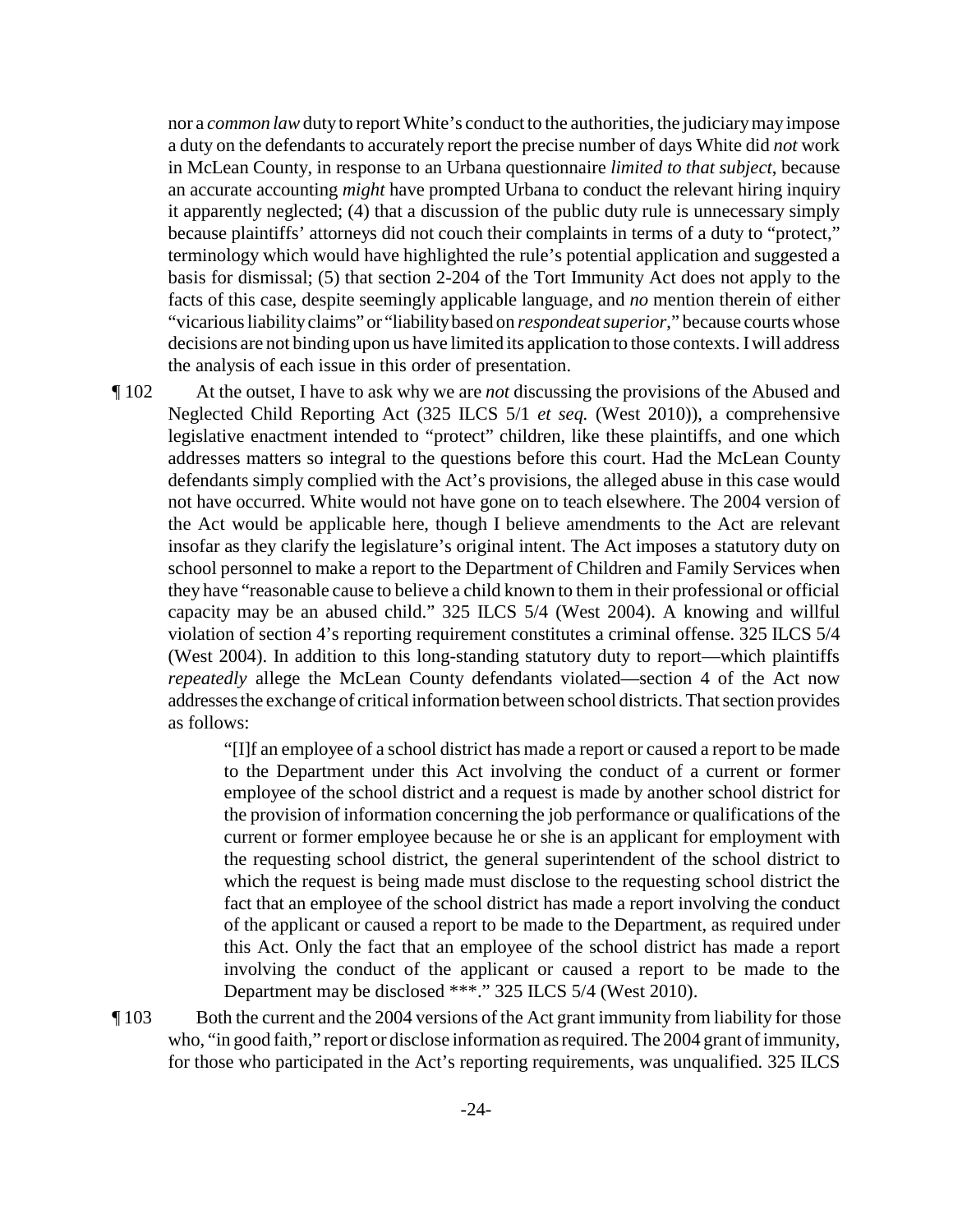5/9 (West 2004). The legislature has since *excepted* willful and wanton misconduct from this grant of immunity. 325 ILCS 5/9 (West 2010). Under both versions, school superintendents have access to the Department's records of reports pursuant to section 11.1(a)(11) of the Act. 325 ILCS 5/11.1(a)(11) (West 2010); 325 ILCS 5/11.1(a)(11) (West 2004).

¶ 104 I agree with the majority that the protection of children from sexual abuse is a public policy consideration of utmost concern. Obviously, the Act evinces the legislature's recognition of that fact, and stands as the General Assembly's principal attempt to address the very circumstances which put these plaintiffs at risk. This court has often acknowledged, in relation to the judicial branch, the General Assembly, which speaks through the passage of legislation, occupies a superior position in determining public policy. *Phoenix Insurance Co. v. Rosen*, 242 Ill. 2d 48, 55-56 (2011); *Vitro v. Mihelcic*, 209 Ill. 2d 76, 88-89 (2004); *Wakulich v. Mraz*, 203 Ill. 2d 223, 232 (2003) (declining to recognize social host liability for the provision of alcohol to minors). In *Wakulich*, this court stated:

> " 'The General Assembly, by its very nature, has a superior ability to gather and synthesize data pertinent to the issue. It is free to solicit information and advice from the many public and private organizations that may be impacted. Moreover, it is the only entity with the power to weigh and properly balance the many competing societal, economic, and policy considerations involved. \*\*\*

> This court, on the other hand, is ill-equipped to fashion a law on this subject that would best serve the people of Illinois. We can consider only one case at a time and are constrained by the facts before us.' " *Wakulich*, 203 Ill. 2d at 232 (quoting from *Charles v. Seigfried*, 165 Ill. 2d 482, 493-94 (1995)).

- ¶ 105 We are concerned here with the actions and potential liability of governmental officials and entities, matters to which the legislature has often spoken. The General Assembly enacted the Abused and Neglected Child Reporting Act for the express purpose of protecting children; yet, as the majority appears to acknowledge (*supra* ¶ 25 n.7), the legislature did not see fit to explicitly provide for a private cause of action for violation of the Act's provisions. Appellate courts, state and federal, have concluded there is no indication in the Act that the legislature intended a violation of the statute to give rise to an express or implied private cause of action for failure to report. See *Varela v. St. Elizabeth's Hospital of Chicago, Inc.*, 372 Ill. App. 3d 714 (2006); *Doe 1 v. North Central Behavioral Health Systems, Inc.*, 352 Ill. App. 3d 284 (2004); *Cuyler v. United States*, 362 F.3d 949 (7th Cir. 2004). The court in *Cuyler* observed: "It may be significant that since being enacted [almost 30 years ago], the abuse-notification statute has been amended several times, any one of which would have provided an occasion for plugging in a damages remedy had there been legislative sentiment for such a remedy; evidently there was not." *Cuyler*, 362 F.3d at 955.
- ¶ 106 Perhaps because a discussion of the statute was perceived as an impediment to the majority's analysis, the majority declines to speak to the legislature's intent or the Act's provisions, much less address whether a private cause of action should be implied, finding the issue "waived." However, we have repeatedly stated that we may look beyond considerations of waiverin orderto maintain a sound and uniform body of precedent. *Halpin v. Schultz*, 234 Ill. 2d 381, 390 (2009); *Harshman v. DePhillips*, 218 Ill. 2d 482, 514 (2006);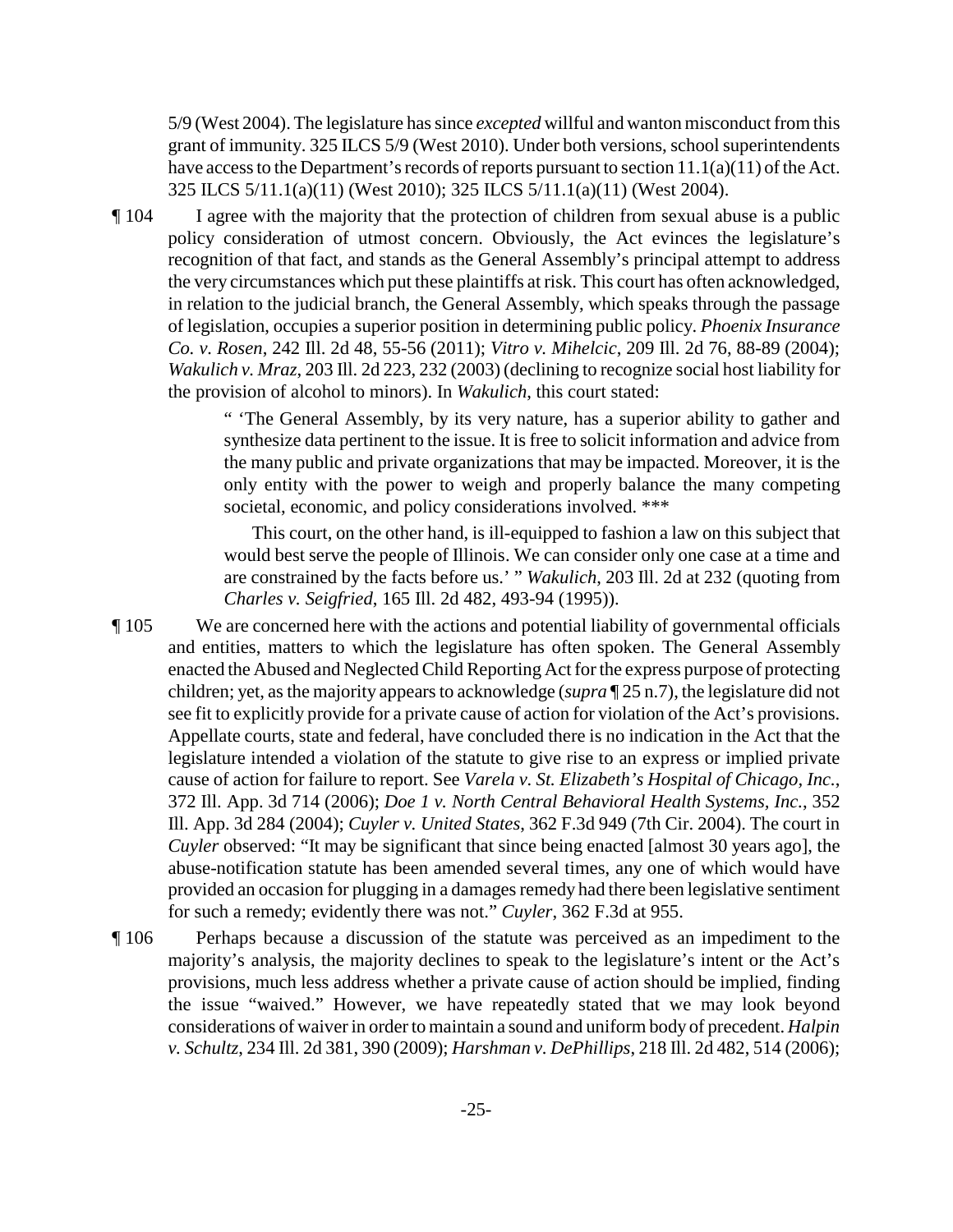*In re Madison H.*, 215 Ill. 2d 364, 371 (2005). In *Collins v. Lake Forest Hospital*, 213 Ill. 2d 234, 239 (2004), this court stated:

"This court has long held that waiver is a limitation on the parties, not on this court. *Hux v. Raben*, 38 Ill. 2d 223, 224 (1967). At this time we choose to address the issue of a health care provider's duty under the Act because it is critical to the development of a sound body of precedent concerning the proper interpretation, and thus implementation, of legislation concerning vital care and treatment decisions for patients lacking decisional capacity, including the termination of life-sustaining procedures."

- ¶ 107 Like those in *Collins*, it would seem that the interests at stake here should command this court's attention and at least merit a discussion of what the legislature intended when it enacted a law that has such a direct bearing upon the circumstances before us.
- ¶ 108 We, of course, are not bound by the holdings of our state and federal appellate courts on this issue. I do not mean to suggest that we should adopt their reasoning or result. What I *do* suggest is that a discussion of the Act would provide a more straightforward means to address the issue of duty and the circumstances that gave rise to this case. " 'A tort has been defined as a breach of a noncontractual legal duty owed to the plaintiff, the source of which may be a statute as well as the common law.' " *People v. Brockman*, 143 Ill. 2d 351, 372 (1991) (quoting *Hopkins v. Powers*, 113 Ill. 2d 206, 213 (1986) (Goldenhersh, J., dissenting, joined by Simon, J.)). A tort duty may be inferred from a statute intended to protect human life or property. *People ex rel. Department of Labor v. Valdivia*, 2011 IL App (2d) 100998, ¶ 12; *Rommel v. Illinois State Toll Highway Authority*, 405 Ill. App. 3d 1124, 1128 (2010). This would appear to be such a statute, intended to protect past, as well as potential, victims of child abuse. Perhaps an analysis of the Act's provisions and objectives would yield a result more credible than the one the majority has reached: where the McLean County defendants are *not* liable for failure to disclose the pertinent information regarding White's alleged abuse, but they are potentially liable for failing to disclose information that could, "possibly," *lead* the negligent Urbana officials to the material information. This is, in effect, a duty to report misconduct by inference, and it is not surprising that the majority cites no other examples of it. If it *is* the case, as has been suggested in the discussion of this matter, that "circumstances, rather than any conduct by defendants, inform the [common law] duty analysis," are we to simply ignore the egregious conduct that *gave rise to* those circumstances? If we addressed *that* alleged conduct directly—which is clearly violative of a statutory duty—proponents of the majority's strained duty finding would not be compelled to argue that *any* "inquiry \*\*\* received from a potential employer" in this situation—even one that does not address the risk of harm (of which the common law imposes no "affirmative" duty to warn)—is sufficient to give rise to a duty. In any event, I believe a discussion of the Act is necessary if the court is to reach a responsible and reasoned result in this case.

¶ 109 Next, one has to ask how the majority can so summarily reject defendants' contention that plaintiffs' claim is really a "repackage[d]"cause of action for fraudulent concealment or misrepresentation, by simply shifting the focus of the discussion away from those torts and transmuting the claim into some generic cause that is not subject to the requirements or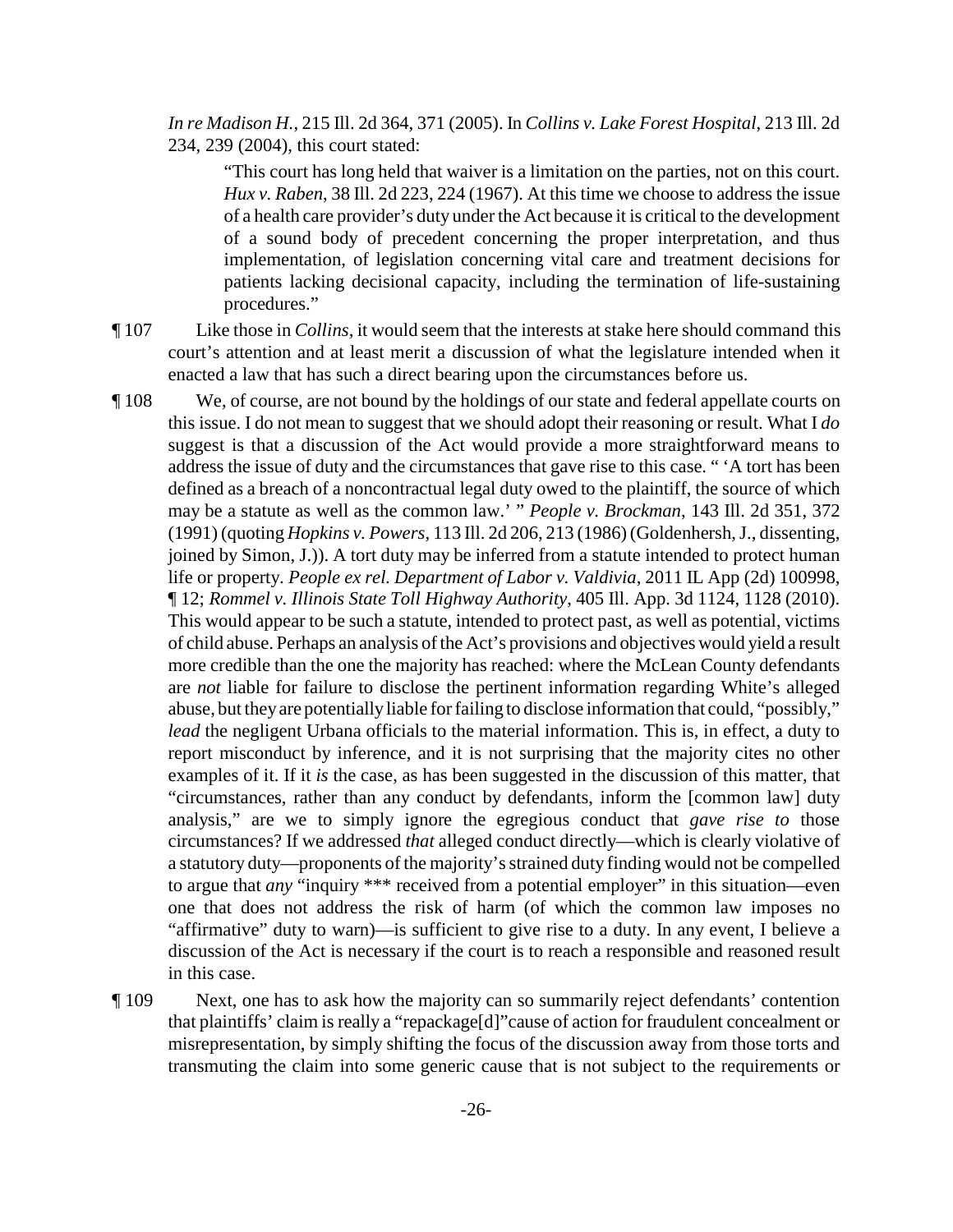limitations of either. See *supra* ¶ 28. I will make only a single observation with respect to the majority's treatment of our precedent in *Doe v. Dilling*: If that holding is so easily circumvented, as the majority purports to have demonstrated here, then that case retains little or no significance going forward—notwithstanding our recent suggestion otherwise in *Bonhomme v. St. James*, 2012 IL 112393. If the plaintiff in *Dilling* had only known, she could have couched her complaint in the language of simple negligence or characterized *her* cause as an "action for willful and wanton conduct," avoiding the longstanding rule applied to her in that case. Why would a plaintiff ever bring an action for misrepresentation when he or she can simply call it something else?

¶ 110 With regard to the third point set forth above, concerning the majority's duty analysis, the majority acknowledges that the McLean County defendants had no *affirmative* duty to warn Urbana of White's conduct, nor a *common law* duty to report White's conduct to the authorities. *Supra* ¶¶ 24-25. In this regard, the majorityrecognizes, in Illinois, "an affirmative duty to aid or protect another against an unreasonable risk of physical harm arises only in the context of a legally recognized 'special relationship,' " and no such relationship is, or could be, alleged here. *Supra* ¶ 24. Yet, even though there is no "special relationship" between the defendants and the plaintiffs that would give rise to an *affirmative* duty to warn Urbana of White's conduct—indeed there is no "direct relationship" at all (see *supra* ¶¶ 22, 30)—and even though Urbana never *asked* defendants about that seemingly important and, unfortunately, routine area of concern, the majority finds that the "relationship" between defendants and students in another school district is nonetheless sufficient to impose a duty upon defendants to accurately report the precise number of days White taught in his final year with the McLean County school system.<sup>9</sup> This, the majority in effect suggests, would have safeguarded the plaintiffs from harm by *tacitly* warning Urbana to conduct a better investigation than it did before hiring White. As critical as the number of days misreported are to this backdoor analysis, the number of days White was not in a McLean County classroom—be it 3, 30, or more—is still, even at this juncture, not specified in the factual allegations of plaintiffs' complaints. "Illinoisis a fact-pleading jurisdiction" (*Simpkins*, 2012 IL 110662,  $\P$ 26) requiring that pleadings "contain specific allegations of fact from which \*\*\* necessary or probable inference[s]" may be drawn (*Board of Education of City of Chicago v. A, C & S, Inc.*, 131 Ill. 2d 428, 457 (1989)). In order to sufficiently plead willful and wanton conduct, a plaintiff must allege facts demonstrating a duty of defendant and a breach of that duty which proximately caused the plaintiff's injury. See *Mieher v. Brown*, 54 Ill. 2d 539, 541 (1973); *Taylor v. Bi-County Health Department*, 2011 IL App (5th) 090475, ¶ 47; *Adler v. William Blair & Co.*, 271 Ill. App. 3d 117, 125 (1995). Plaintiffs' failure to specify the number of misreported days at issue renders their pleadings insufficient to demonstrate *either* a duty or a breach proximately causing their injuries. However, more to the point, it

<sup>&</sup>lt;sup>9</sup>It is unclear from the majority's analysis whether the McLean County defendants had an affirmative duty to fill out the employment verification form, and if such a duty existed, from whence it arose. If there was no affirmative duty to fill out the form, and the McLean County defendants' actions were entirely voluntary, then the majority's analysis should include a discussion of the parameters of the voluntary-undertaking doctrine.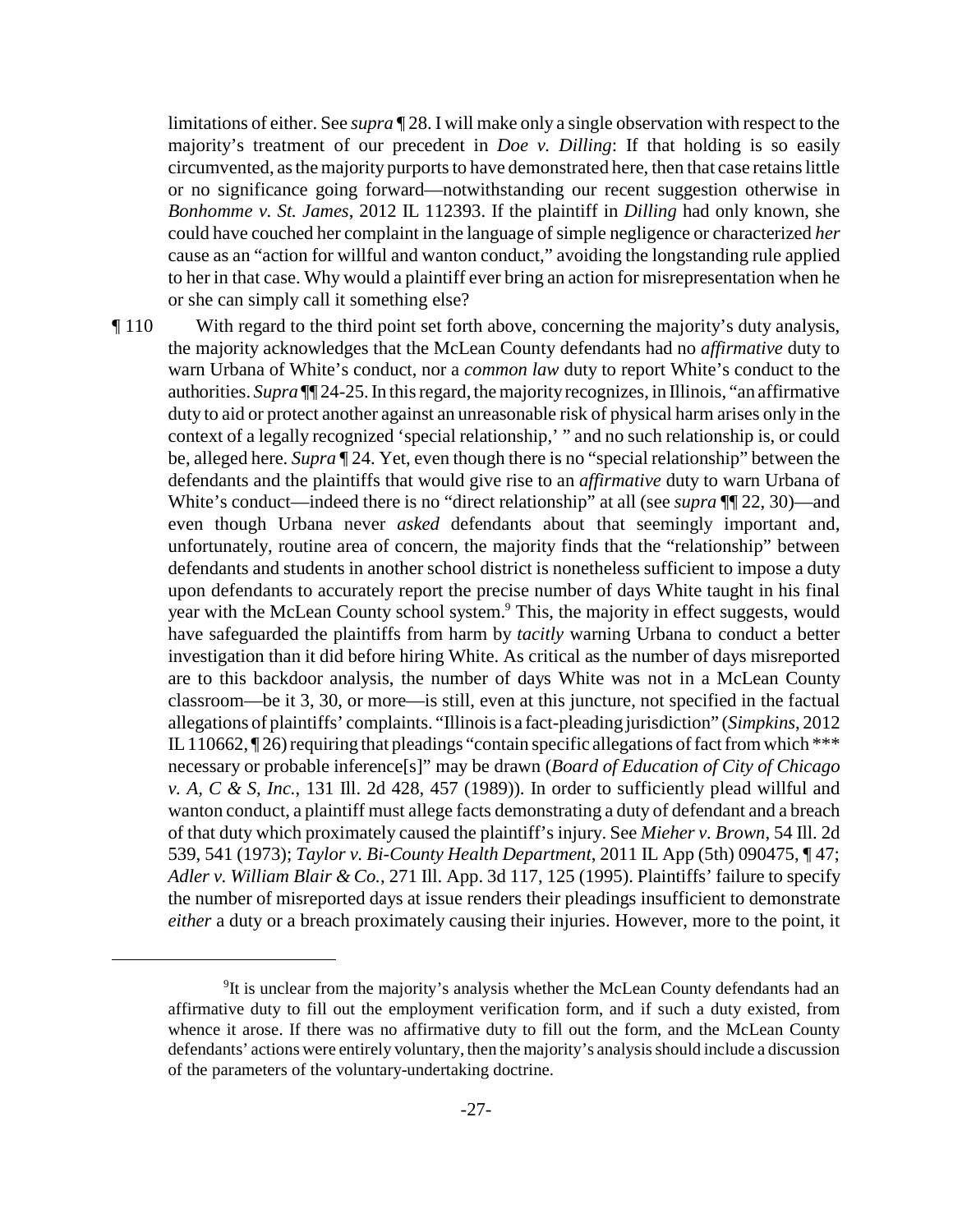affects two critical factors of the duty analysis conducted by the majority: foreseeability of the injury and the likelihood of injury.

- ¶ 111 After rejecting the argument that this case is really about fraudulent or negligent misrepresentation, the majority frames the question before this court as follows: "Whether defendants' misstatements on the verification form gave rise to a legally recognized duty to plaintiffs \*\*\*." *Supra* ¶ 30. The majority appears to acknowledge that an assessment of the foreseeability of injury, and the likelihood of injury, must necessarily account for the defendants' *contemplated* conduct, which, by the time of the law suit, translated into the conduct *complained of*, as well as the reactive conduct of any other parties involved, *i.e.*, the Urbana defendants. Irrespective of the merits of this analytical template, my discussion hereafter approaches the issue as the majority has framed it.
- ¶ 112 The majority accepts the premise that the likely actions of Urbana are critical to any analysis of foreseeability and likelihood of injury. With regard to the former, section 311 of the Restatement (Second) of Torts is instructive. That section provides in pertinent part that "[o]ne who negligently gives false information to another is subject to liability for physical harm caused by action taken by the other in *reasonable reliance* upon such information, where such harm results \*\*\* to such third persons as the actor should expect to be put in peril by the action taken." (Emphasis added.) Restatement (Second) of Torts § 311(1)(b) (1965). Was it reasonable, and foreseeable, that Urbana would rely on a form verifying days worked as the *sole* indicator of White's character and his conduct prior to the time he was hired? That is the factual basis that supports the majority's imposition of a duty—and the majority does not even address the problematic question of whether breach was sufficiently pleaded. I would note the majority's hesitation to assert that it is "likely" Urbana would have "investigated further and either not hired White or fired White" had it been aware of the "discrepancy" in the reported days White worked, and the majority's preference for the weaker phrase, "it is certainly possible." See *supra* ¶ 33. Many things are "possible"; however, courts of this state have held that "[t]he creation of a legal duty requires *more than a mere possibility* of occurrence." (Emphasis added.) *Cunis v. Brennan*, 56 Ill. 2d 372, 375- 76 (1974); see also *Dorge v. Martin*, 388 Ill. App. 3d 863, 868 (2009); *Bartelli v. O'Brien*, 307 Ill. App. 3d 655, 660 (1999).
- ¶ 113 So what is the "foreseeability" or "likelihood" of injury based on an inaccurate accounting of the number of days White worked in his final year with the McLean County school system? As noted, the *number of days* involved in the inaccurate reporting has to be part of any realistic assessment. Although the majority fails to acknowledge this, it would obviously make a difference if the defendants failed to report 3 days' absence from the classroom, as opposed to, say, 100. In the former instance, would there be the "red flag" to which the majority refers? See *supra* ¶ 33. Highly unlikely. However, even ignoring for the moment the absence of fact-pleading as to the number of days reported—or not reported—what about the likelihood that *any* omission would have affected Urbana's investigation of White, with resultant action taken to prevent injury to the students under its care? The answer would seem to be, again, unlikely. My bases for that conclusion are: (1) Urbana hired White before it received any report outlining the days White worked for McLean County; (2) apparently, the caliber of Urbana's investigation was such that its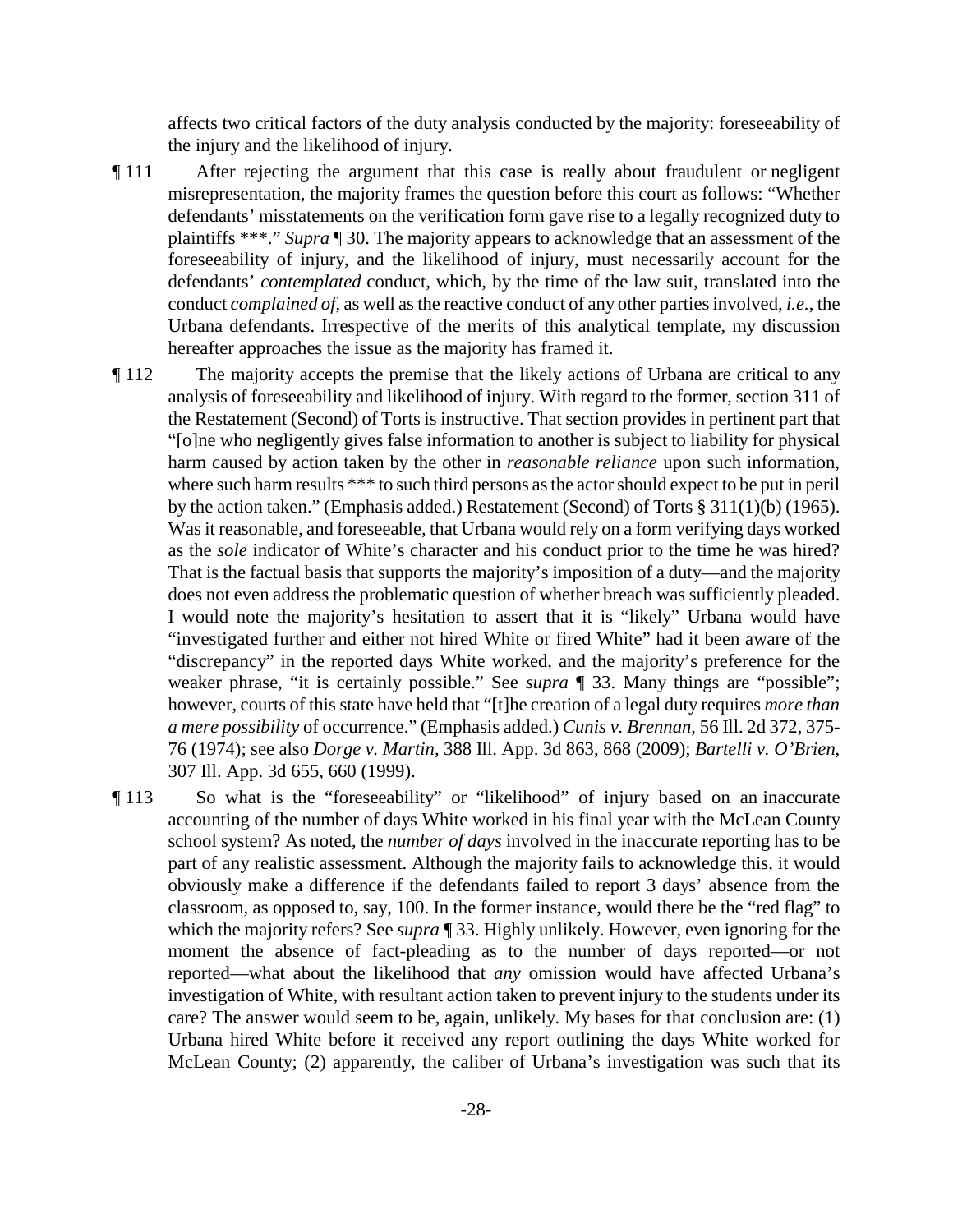administrators never asked the McLean County defendants the question any responsible administrators would have asked: Has this individual been accused, or guilty, of any impropriety? (Urbana's verification of employment form does not address that issue at all); and (3) according to Jane Doe-3's own pleadings, Urbana did nothing during the years White was in its employ notwithstanding that one of its teachers knew about White's misconduct in McLean County as early as December 2005, and it received numerous complaints about White's misconduct while employed in Urbana. Yet, it is suggested that an unspecified overreporting of White's days in McLean County classrooms would have made a difference? Seen in this light, the choice of the word "possible" is understandable. The majority's duty analysis fails to address these considerations and, in that respect, is deficient in my opinion.

¶ 114 I will next address the majority's treatment of the argument that the common law public duty rule applies in this situation. To begin with, the abbreviated treatment of this issue assumes that the public duty rule has continued viability. See *supra* ¶¶ 39-40. That assumption is inconsistent with language in this court's recent opinion in *Harris v. Thompson*, 2012 IL 112525, ¶ 16, implying otherwise. This court *explicitly* questioned the viability of the rule in *DeSmet v. County of Rock Island*, 219 Ill. 2d 497, 508-09 (2006), while ultimately determining that it was unnecessary to resolve the question because a provision of the Tort Immunity Act applied. Here, the majority finds provisions of the Tort Immunity Act *inapplicable*, so it would appear that now might be the occasion to *clearly* pronounce the public dutyrule dead or alive. Appellate panels—including the appellate panel in this case (409 Ill. App. 3d at 1095-96)—continue to recognize the validity of the rule (see *Hess v. Flores*, 408 Ill. App. 3d 631, 639 (2011) ("[I]n the absence of a decision from our supreme court to the contrary, it remains clear that the public duty rule continues to play a role in the determination of governmental tort liability."); *Green v. Chicago Board of Education*, 407 Ill. App. 3d 721, 726 (2011) (discussing the public duty rule in the context of a suit against the Chicago Board of Education); *Taylor v. Bi-County Health Department*, 2011 IL App (5th) 090475 (holding, under the public duty rule, a county health department did not owe any individual duty to require that a child be provided with pneumococcal conjugate vaccine). Under the circumstances, it would seem that the court should speak to this issue.

¶ 115 The majority dismisses the argument that the public duty rule applies—an argument that was accepted by the circuit court as the principal basis for dismissal—with two sentences: "The public duty rule is of no moment in this case. As noted above, plaintiffs do not allege that defendants failed to protect them or that they owed any affirmative duty to do so." *Supra* ¶ 40. First, that statement ignores plaintiffs *repeated* allegations that the defendants violated their duty to report White's conduct pursuant to the provisions of the Reporting Act, which, *inter alia*, is clearly intended to protect children like the plaintiffs from abuse. See 325 ILCS 5/4 (West 2010). Moreover, why *would* the plaintiffs' attorneys couch their complaints in terms that could potentially subject their clients to dismissal pursuant to the public duty rule? If this action is not about an alleged failure to protect the plaintiffs from harm, then what *is* it about? In *Simpkins*, this court recognized "if a course of action creates a foreseeable risk of injury, the individual engaged in that course of action has *a duty to protect* others from such injury." (Emphasis omitted and added.) *Simpkins*, 2012 IL 110662, ¶ 19. Here, the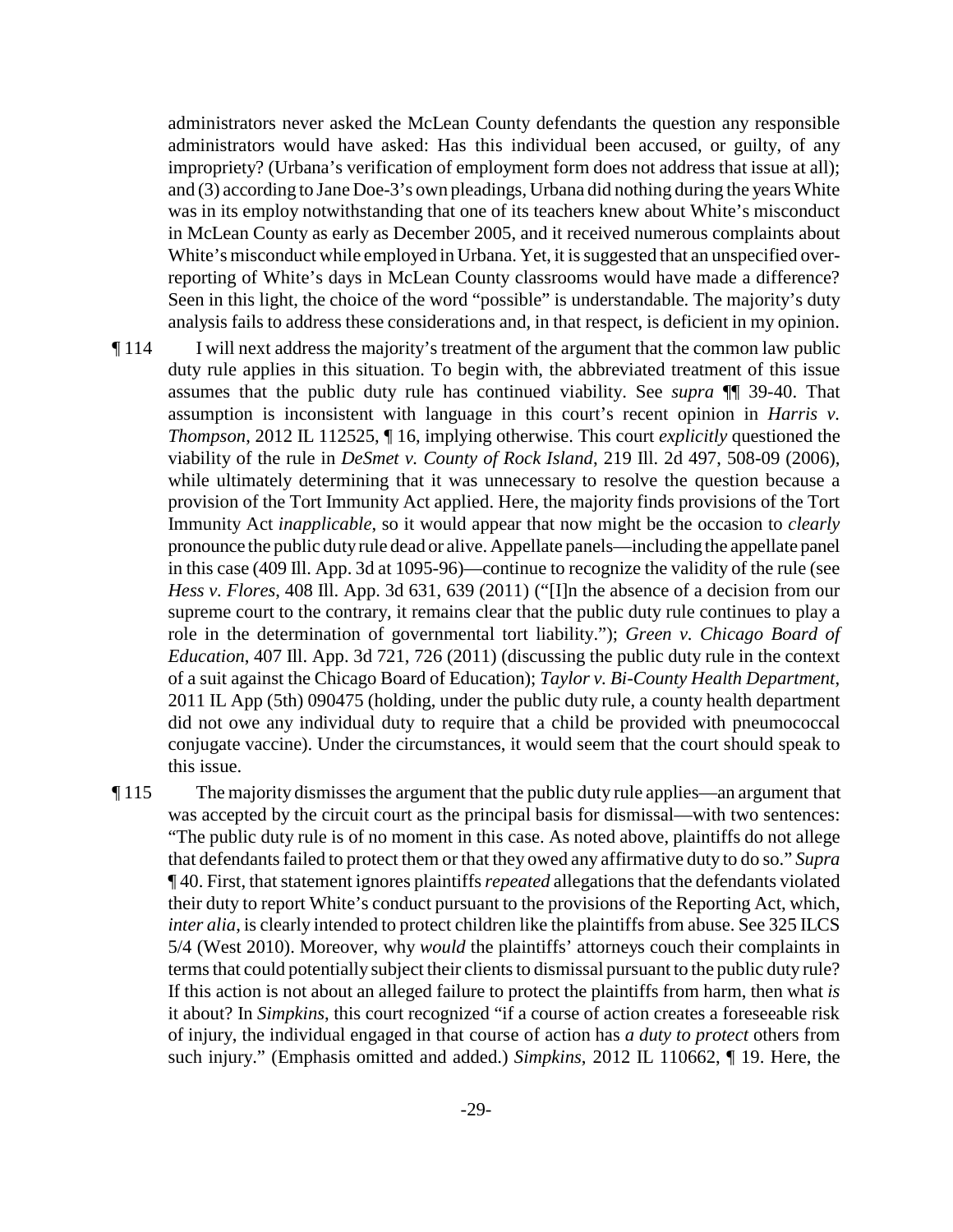course of action allegedly contemplated and ultimately engaged in is the misrepresenting or misreporting of days White taught. According to the majority, it was foreseeable that the failure to accurately report the number of days White taught in the McLean County school system would put the plaintiffs at risk of injury. Thus, the *accurate* reporting of days taught would have *protected* the plaintiffs from the risk of injury. The majority holds that the defendants had a duty to do just that—report the days White taught. For the reasons stated, I fail to see how a duty to protect is not implicated in this case; consequently, a discussion of the viability of the public duty rule is warranted.

- ¶ 116 In addition, I believe the majority's treatment of section 2-204 of the Tort Immunity Act is also deficient and incomplete. Section 2-204 provides: "[e]xcept as otherwise provided by statute, a public employee, as such and acting within the scope of his employment, is not liable for an injury caused by the act or omission of another person." 745 ILCS 10/2-204 (West 2010). The majority summarily disposes of this statute—which the circuit court also found applicable—bynoting that courts, whose decisions are not binding on us, have applied it to casesinvolving "vicarious liability claims" and "liabilitybased on *respondeat superior*." *Supra*  $\llbracket$  42. In a single sentence, the majority concludes: "Plaintiffs do not claim that defendants are vicariously liable for the conduct of White; and thus section 2-204 is of no help to defendants." *Id*.
- ¶ 117 To say that section 2-204 applies, and has been applied, in the context of "vicarious liability claims" and "liability based on *respondeat superior*" obviously does not preclude its application in other contexts. Therefore, the majority's "analysis," such as it is, does not dispose of the issue. As this court recently observed in *Ries v. City of Chicago*, 242 Ill. 2d 205, 215-16 (2011):

"In interpreting a provision of the Tort Immunity Act, as with any statute, our primary goal is to ascertain and give effect to the intention of the legislature. *DeSmet*, 219 Ill. 2d at 510. We seek that intent first from the plain language used in the statute, and if that language is clear and unambiguous, we are not at liberty to depart from the language's plain meaning. *Id*."

Here, it is alleged that defendants, acting within the scope of their employment, misreported the days White actually worked for the McLean County school system; thereafter, plaintiffs were allegedly injured by the acts of "another person," *i.e.*, White. By its plain language, the statute would arguably apply. Section 2-204 contains no language limiting its application to the context of vicarious liability claims or liability based on *respondeat superior*; neither is mentioned therein. Whether or not this court ultimately decides that this section applies to facts such as these, the majority's analysis is deficient on this point.

¶ 118 Before closing, I would note, notwithstanding the majority's deficient analysis with respect to section 2-204 of the Tort Immunity Act, and the lack of any analysis with regard to the Reporting Act, one could well argue that, in addition to supplying the pertinent duty for our purposes, the Reporting Act might also resolve the immunity question if we were to conduct the analysis under its provisions. Section 9 of the 2004 Reporting Act appeared to grant unqualified immunity—civil and criminal—to those who, "in good faith," *participated* in the Act's reporting scheme. 325 ILCS 5/9 (West 2004). The legislature has since clarified